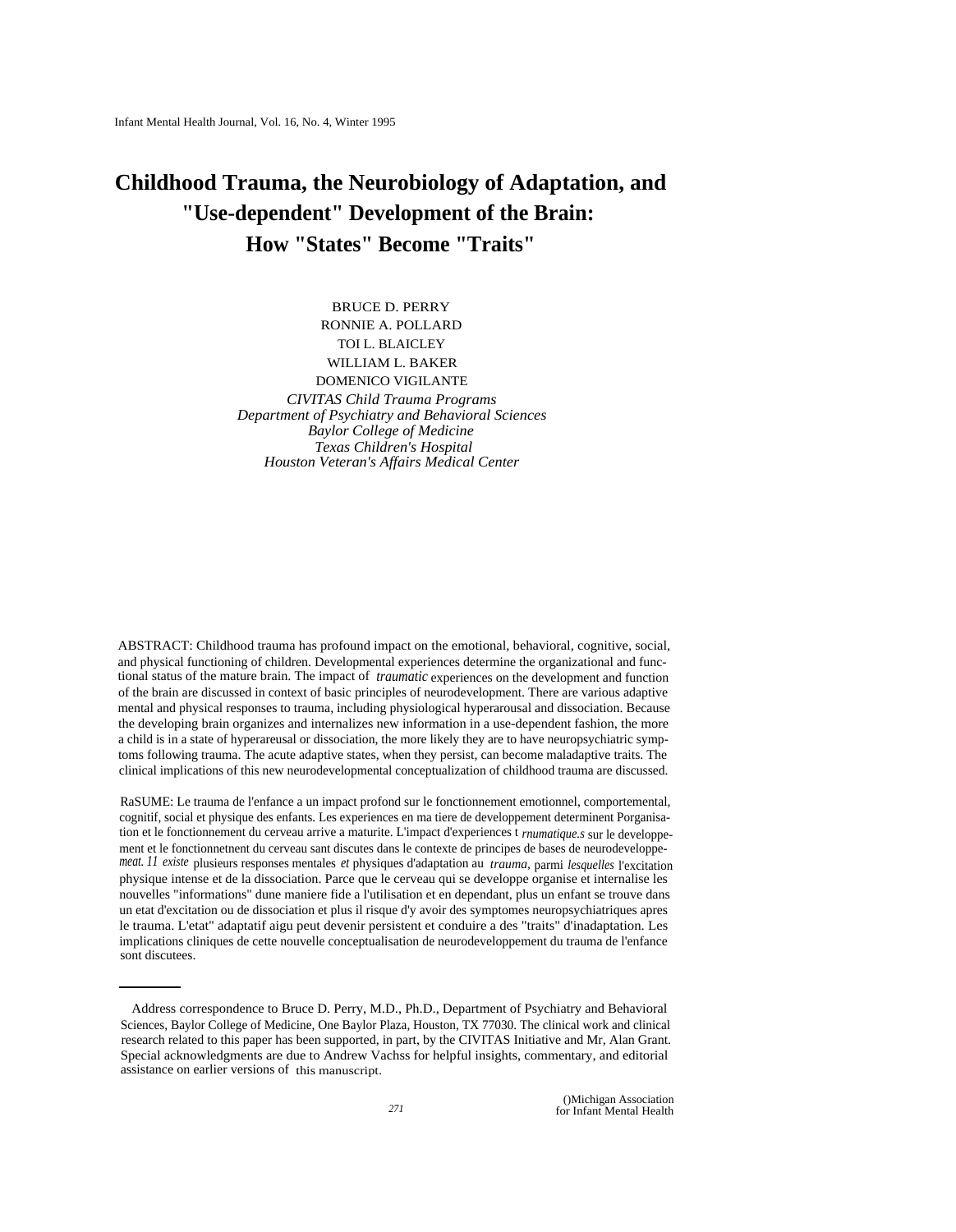RESUMEN: El trauma de la niffez time un impact() profundo en el funcionamiento emotional, de conducta, cognitivo, social y ffsico de los niilos. Las experiencias en el desarrollo determinan la condicion funcional y de organizacian dem cerebra maduro. Se distute el impact° de las experiencias tramnatleas en el desar rollo y el funtionamiento del cerebra en el contexto de los principios basicos del neurodesarrollo. Hay varies respuestas mentales y ffsicas qua se adaptan con respecto al trauma, incluyendo el hiperdespertamiento fisiolOgico y la desunidn, A cause de que el cerebro en deserrollo organize e internalize nueva information en Farina de "uso-dependencia," mientras Inas el nifio esta en estado de hiperdespertamiento o desunidn, mat propenso estd a padecer de sintomas neurosiquiatricos con posterioridad al trauma. El estado agudo de adaptation puede convertirse en persistente y conducir a resgo.s de maladaptecian. Sc diseuten las implicaciones clinicas de osta nueva conceptualizacian del neurodesarrollo del trauma en la nifiez.

 $\rm \, lok$  :spooitinciozmimt, doi:101RifeL. Fihins •240 $\rm \ell$ .  $\rm \ell^1$ 1 .1, 0341IIptr<, AR/s GAM - 9;fili t ,, 01.fpfiltalMai541r4oRit affgitfi-A.6114<sup>1</sup>4|... 51i4 foLl\*GlitIg ekt 5lit **aij** t,9 { | | | ii.5(1\*LAlltiAti\*Oil • 4f4:0Jaze Lztr,tuirifatijurfupmgits *e*, Ati<sup>\*</sup><sup>(</sup><br>ts **t** 11.'.  $r.$  (we,  $4\{40M-1, Opp$ )  $6^{1}1$ tf4.03:76f6ffq of\*AitM,  $(*gr.!)$  44ftlir  $\mathcal{H} \times \mathbb{S}$ = 6 6.  $\mathcal{H}$ , 4: <sup>1</sup>6 M. COlqi L loviamito.t.-anmitjAwyetwa

Adults interpret the actions, words, and expressions of children through the distorting fitter of their own beliefs. In the lives of most infants and children, these common adult misinterpretations are relatively benign. In many cases, however, these misinterpretations can be destructive. The most dramatic example occurs when the impact of traumatic events on infants and young children is minimized. It is an ultimate irony that at the time when the human is most vulnerable to the effects of trauma during infancy and childhood— adults generally presume the most resilience.

This destructive misperception has permeated the mental health field. In the last 10 years, our society has spent billions of dollars studying and treating adult trauma victims, primarily male combat veterans —this despite the fact that many more females are traumatized by rape in our society than males by combat. In comparison, few resources have been dedicated to research or treatment focusing on childhood trauma, and only a fraction of those on studying or treating the traumatized infant (Perry, 1994a, 1995).

The purpose of this paper is to discuss various aspects of the impact of traumatic experiences on infants and young children focusing specifically on the relationships between neurodevelopment and traumatic experience. The conceptual views articulated in this paper represent an evolving understanding based upon our extensive clinical experience with young children and infants who have been severely traumatized (is = 175). To some extent, these conceptual views are based upon well-established principles of neurodevelopment applied within the context of less clearly delineated ideas (and data) emerging in the field of traumatology. This is intended as only a preliminary perspective to guide future studies in the clinical phenomenology and neurobiology of child maltreatment.

# *SCOPE OF THE PROBLEM*

Millions of children across the world are exposed to traumatic experiences. These may be pervasive and chronic (e.g., course of conduct maltreatment such as incest;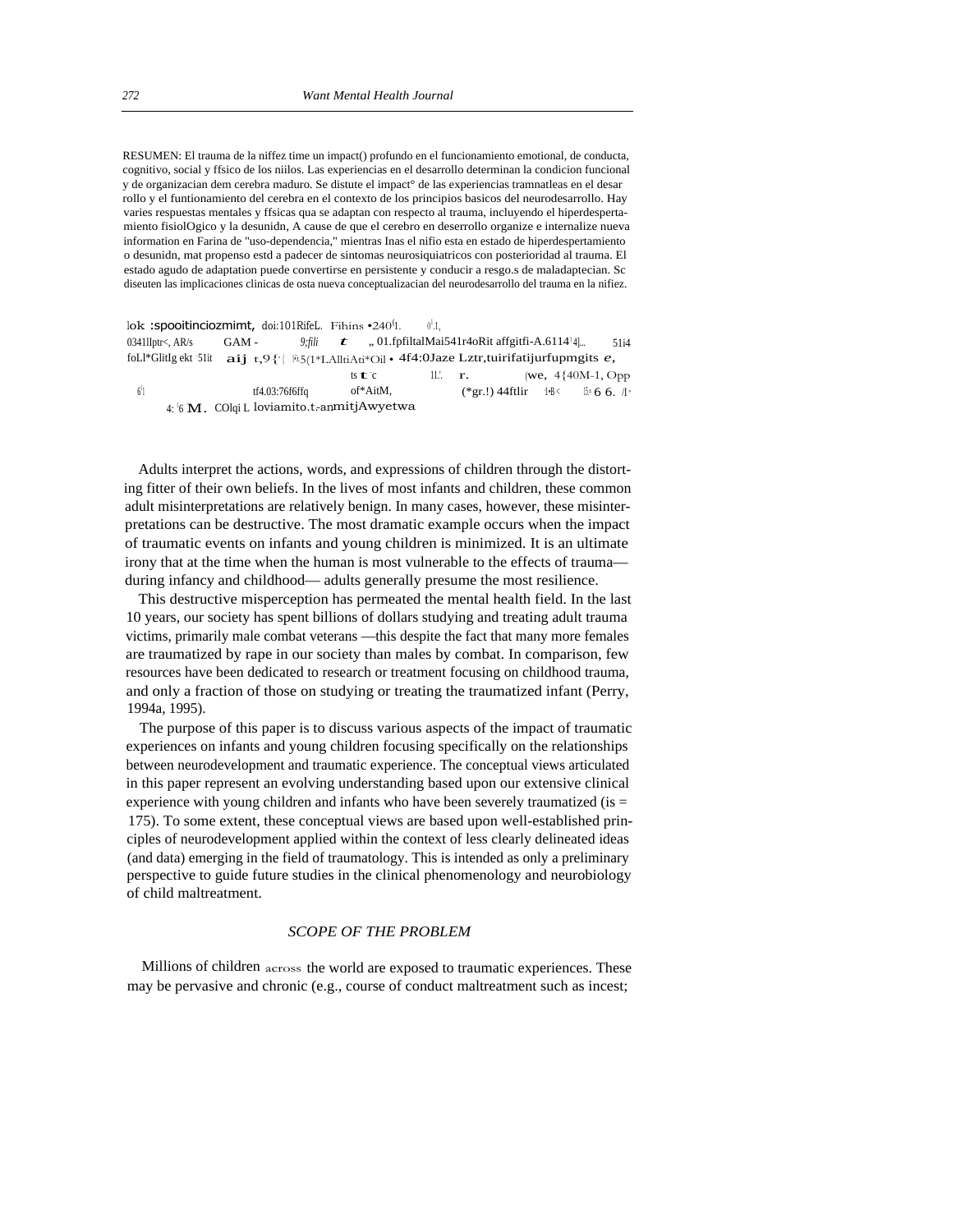war) or time limited (e.g., natural disaster, drive-by shooting). Conservative estimates of the number of children in the United States exposed to a traumatic event in 1 year exceed 4 million (Perry, 1994a). These experiences—physical or sexual abuse, living in the fallout zone of domestic or community violence, surviving a serious car accident—all have an impact on the child's development (Osofsky, 1995; Pynoos et al., 1987; Taylor, Zuckerman, Hank, & Groves, 1992). Depending on the severity, frequency, nature, and pattern of traumatic events, at least half of all children exposed may be expected to develop significant neuropsychiatric symptomatology (Schwarz & Perry, 1994). Children exposed to sudden, unexpected man-made violence appear to be more vulnerable—making the millions of children growing up with domestic violence or community violence at great risk for profound emotional, behavioral, physiological, cognitive, and social problems.

One of the most studied neuropsychiatric syndromes which develops following trauma is Posttraumatic Stress Disorder (PTSD). The majority of this work has been with adult combat veterans (DaCosta, 1871; Krystal et al., 1989). In the last 5 'years, however, childhood PTSD has been widely observed in various populations of traumatized or maltreated children (McFarlane, 1987). Children exposed to trauma may have a range of PTSD symptoms, behavior disorders, anxieties, phobias, and depressive disorders (Schwarz & Perry, 1994). This includes children who were kidnapped (Terr, 1983), witnessed violent crime (Schwarz & Kowalski, 1991), have been abused (Browne &Finkelhor, 1986;.Kiser, Heston, & Millsap, 1991), or survived other severe trauma (Kaufman, 1991). Traumatic experiences in childhood increase the risk of developing a variety of neuropsychiatric symptoms in adolescence and adulthood (Davidson & Smith 1990; Famularo, Kinscberff, & Fenton, 1991; Ogata et al., 1990; Teicher, Glod, Surrey, *8.c* Swett, 1993).

Trauma is an experience. How is it that this experience can transform a child's world into a terror-filled, confusing miasma that so dramatically alters the child's trajectory into and throughout adult life? Ultimately, it is the human brain that processes and internalizes traumatic (and therapeutic) experiences. It is the brain that mediates all emotional, cognitive, behavioral, social, and physiological functioning. It is the human brain from which the human mind arises and within that mind resides our humanity. Understanding the organization, function, and development of the human brain, and brain-mediated responses to threat, provides the keys to understanding the traumatized child.

## *THE HUMAN CENTRAL NERVOUS SYSTEM*

The human brain is an amazingly complex organ composed of over 100 billion neurons and ten times as many glial cells, all organized into systems designed to *sense, process, store, perceive,* and *act* on information from the external (e.g., visual, tactile, olfactory, auditory) and the internal (e.g., hormonal signals associated with hunger) environment (see Appendix 1, Key Points; Brain Organization and Function). All of these complex systems and activities work together with one overarching purpose survival (Goldstein, 1995), The major working units of the brain are neurons, and neurons are interconnected into networks, and networks into systems, and systems work together to mediate a set of specific functions (e.g., vision). Different systems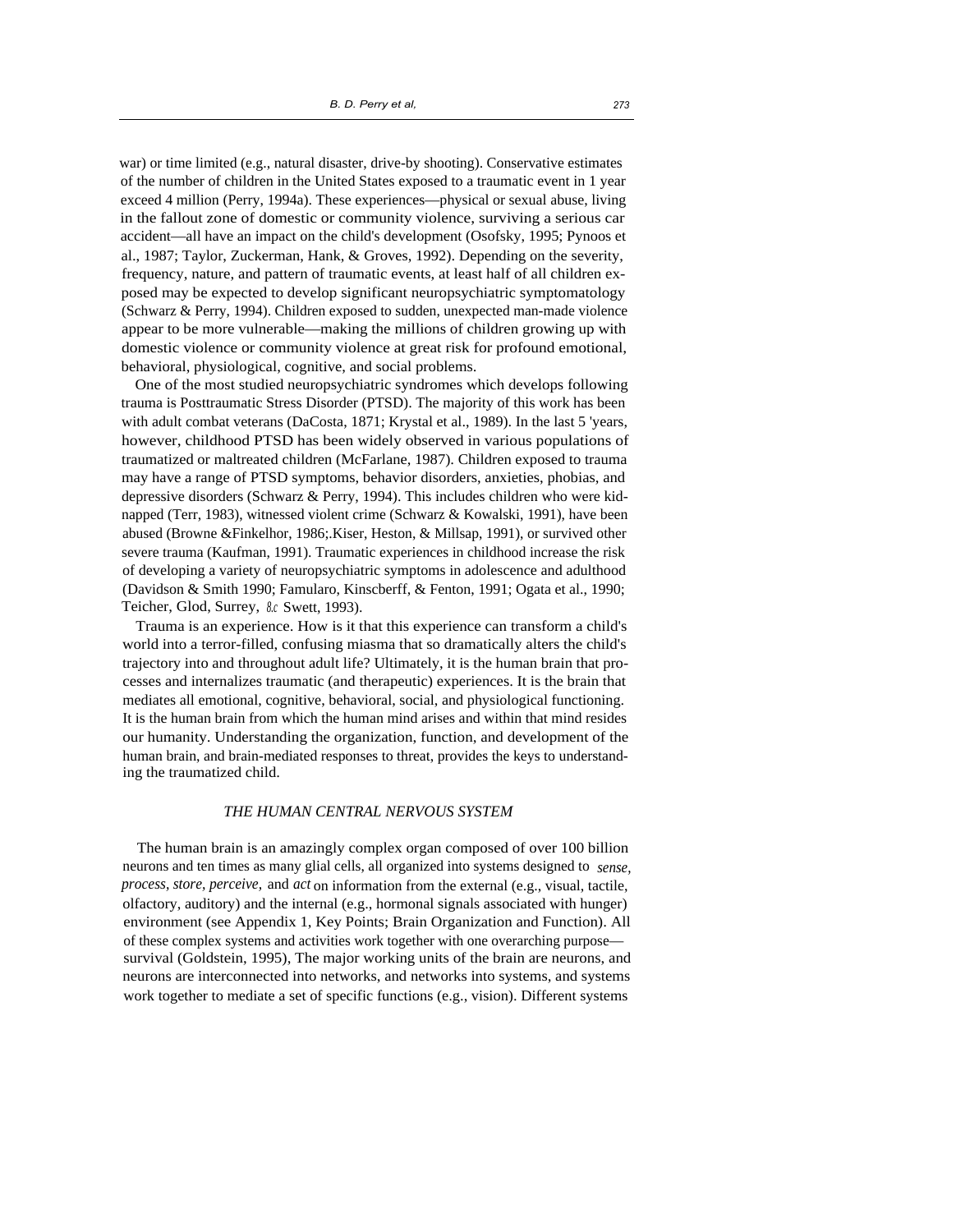in the brain mediate different functions. Systems in the frontal cortex are involved in abstract thought; systems in the brainstem are responsible for regulating heartrate, blood pressure, and arousal states; systems in the limbic areas are responsible for attachment, affect regulation, and aspects of emotion; and systems in the cortex are responsible for abstract cognition and complex language. Each of these systems varies somewhat with regard to function, specific primary neurotransmitter networks, synaptic structure, and regional localization. All of these neural systems, however, function in a similar fashion on the molecular level. They obey similar molecular rules mediating development, changes in response to chemical signals, and storage of information. (See Table 1.) *The single most significant distinguishing feature of all nervous tissue—of neurons—is that they are designed to change in response to external signals. Those molecular changes permit the storage of information by neurons and neural systems.* Indeed it is this capacity which allows the brain to be responsive to the environment (external and internal) to allow survival of the organism.

| Table I                      |  |
|------------------------------|--|
| The Acute Response to Threat |  |

| <b>Mental State</b>                                      | <b>CALM</b>                         | <b>AROUSAL</b>               | <b>ALARM</b>                | <b>FEAR</b>                         | <b>TERROR</b>                       |
|----------------------------------------------------------|-------------------------------------|------------------------------|-----------------------------|-------------------------------------|-------------------------------------|
| Cognition                                                | <b>ABSTRACT</b>                     | <b>CONCRETE</b>              | 'EMOTIONAL'                 | <b>REACTIVE</b>                     | REFLEXIVE.                          |
| <i><b>PRIMARY</b></i><br>Secondary<br><b>Brain Areas</b> | <b>NEOCORTEX</b><br>Subcortex       | <b>SUBCORTEX</b><br>Limbic   | <b>LIMBIC</b><br>Midbritin  | <b>MIDBRAIN</b><br><b>Brainstem</b> | <b>BRAINSTEM</b><br>Autonomic       |
| <i>Dissociative</i><br>Coat wan                          | <b>REST</b><br>(Female Child)       | <b>AVOIDANCE</b><br>(Crying) | <b>COMPLIANCE</b><br>Freeze | <b>DISSOCIATION</b><br>'Numbing'    | <b>FAINTING</b><br>'Mini-psychosis' |
| <i>Ilyperarousal</i><br>Continuum                        | <b>REST</b><br>( <i>Male</i> Child) | VIGIL ANCE<br>(Crying)       | <b>RESISTANCE</b><br>Freeze | <b>DEFIANCE</b><br>'Posturing'      | <b>AGGRESSION</b>                   |
| <i>[Adaptive</i><br>Response                             | <b>REST</b><br>(Adult Male)         | <b>VIGILANCE</b>             | <b>FREEZE</b>               | <b>FLIGHT</b>                       | <b>FIGHT</b>                        |

When threatened, a human will engage specific adaptive mental and physical responses Increasing threat alters mental state, style of thinking (cognition), and physiology (e.g., increase heart rate, muscle tone, rate of respiration). As the individual moves along the threat continuum from calm to arousal to alarm, fear, and terror—different areas of the brain control and orchestrate mental and physical functioning. The more threatened the individual, the more "primitive" (or regressed) becomes the style of thinking and behaving. When a traumatized child is in a state of alarm (because they are thinking about the trauma, for example) they will be less capable of con czntrating, they will he more anxious and they will pay more attention to "nonverbal" cues such as tone of voice, body posture, and facial expressions. This has important implications for understanding the way the child is processing, learning, and reacting in a given situation. A traumatized child is often, at baseline, in a state of low-level fear—responding by using either a hyperarousal or a dissociative adaptation the child's emotional, behavioral, and cognitive functioning will reflect this (often regressed) state.

#### *Use-Dependent Neuronal Changes: Learning, Memory, and Sensitization*

All experience is filtered by our senses. All sensory signals (e.g., sound, sight, taste, touch), in turn, initiate a cascade of cellular and molecular processes in the brain that alter neuronal neurochemistry, cytoarchitecture, and, ultimately, brain structure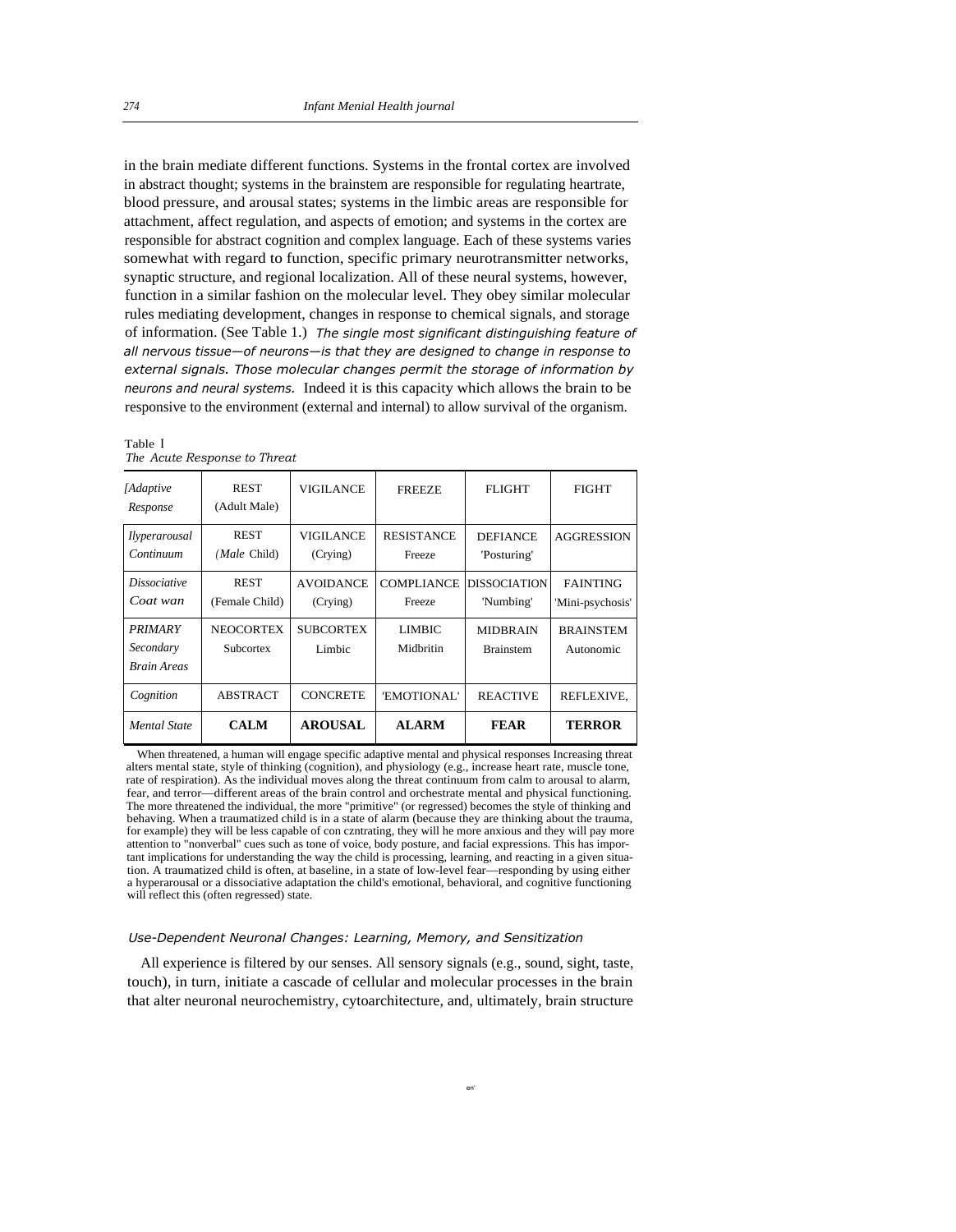and function. This process of creating some internal representation of the external world (i.e., information) depends upon the pattern, intensity, and frequency of neuronal activity produced by *sensing, processing,* and *storing* signals. The more frequently a certain pattern of neural activation occurs, the more indelible the internal representation. Experience thus creates a processing template through which all new input is filtered. The more a neural network is activated, the more there will be usedependent internalization of new information needed to promote survival (Crag& 1975).

The most common examples of this use-dependent storage of information are learning and cognitive memory. A related phenomenon is sensitization. A sensitized neural response results from a specific pattern of repetitive neural activation or experience. Sensitization occurs when this pattern of activation results in an altered, more sensitive system. Once sensitized, the same neural activation can be elicited by decreasingly intense external stimuli (Kalivas & Kuffy, 1989; Kleven, Perry, Woolverton, & Seiden, 1990). In a very real sense, traumatized children exhibit profound senTsitization of the neural response patterns associated with their traumatic experiences. The result is that full-blown response patterns (e.g., hyperarousal or dissociation) can be elicited by apparently minor stressors.

Sensitization may result when experience activates neurosensory apparatus, altering the pattern and quantity of neurotransmitter *release* throughout neuronal systems responsible for sensation, perception, and processing of that specific experience. Trauma will produce such a result. Neurotransmitter receptor/effector activation then alters intracellular chemical constituents, including second (e.g., cAMP, phosphatidyl inositop and third messengers (e.g., calcium), Changes in these messengers alter the micro-environment of the nucleus, inducing alterations in gene transcription and expression of proteins involved in both neuronal structure and functioning. This, in turn, may cause sensitization of neurotransmitter receptor/effectors to similar future neurotransmitter stimulation in all interconnected neural systems (LeDoux, Cicchetti, Xagoraris, & Romanski, 1989; LeDoux, Cicchetti, et al., 1990).

Use-dependent internalization of the fear response— a "state" memory— can be built into a mature brain (e.g., combat-related PTSD). In the *developing* brain, these states organize neural systems, resulting in traits. The human brain exists in its mature form only is a byproduct of genetic potential and environmental history. Experiences, including traumatic, which may cause sensitization or learning in the mature brain will, during development, determine functional capacity of the human brain. In essence, the same unique molecular characteristics of nervous tissue that allow the mature brain to store new information are those responsible for organizing the brain during development (Goelet & Kande], 1986; Kande! & Schwarz, 1982).

#### *Developmental Experience: Use-Dependent Organization of Neural Systems*

In the developing brain, undifferentiated neural systems are critically dependent upon sets of environmental and micro-environmental cues (e.g., neurotransmitters, cellular adhesion molecules, neurohormones, amino acids, ions) to appropriately organize from their undifferentiated, immature forms (Appendix 1, Key Points: Brain Development). Lack (or disruption) of these critical cues can result in abnormal neuronal division, migration, differentiation, synaptogenesis — all of which contribute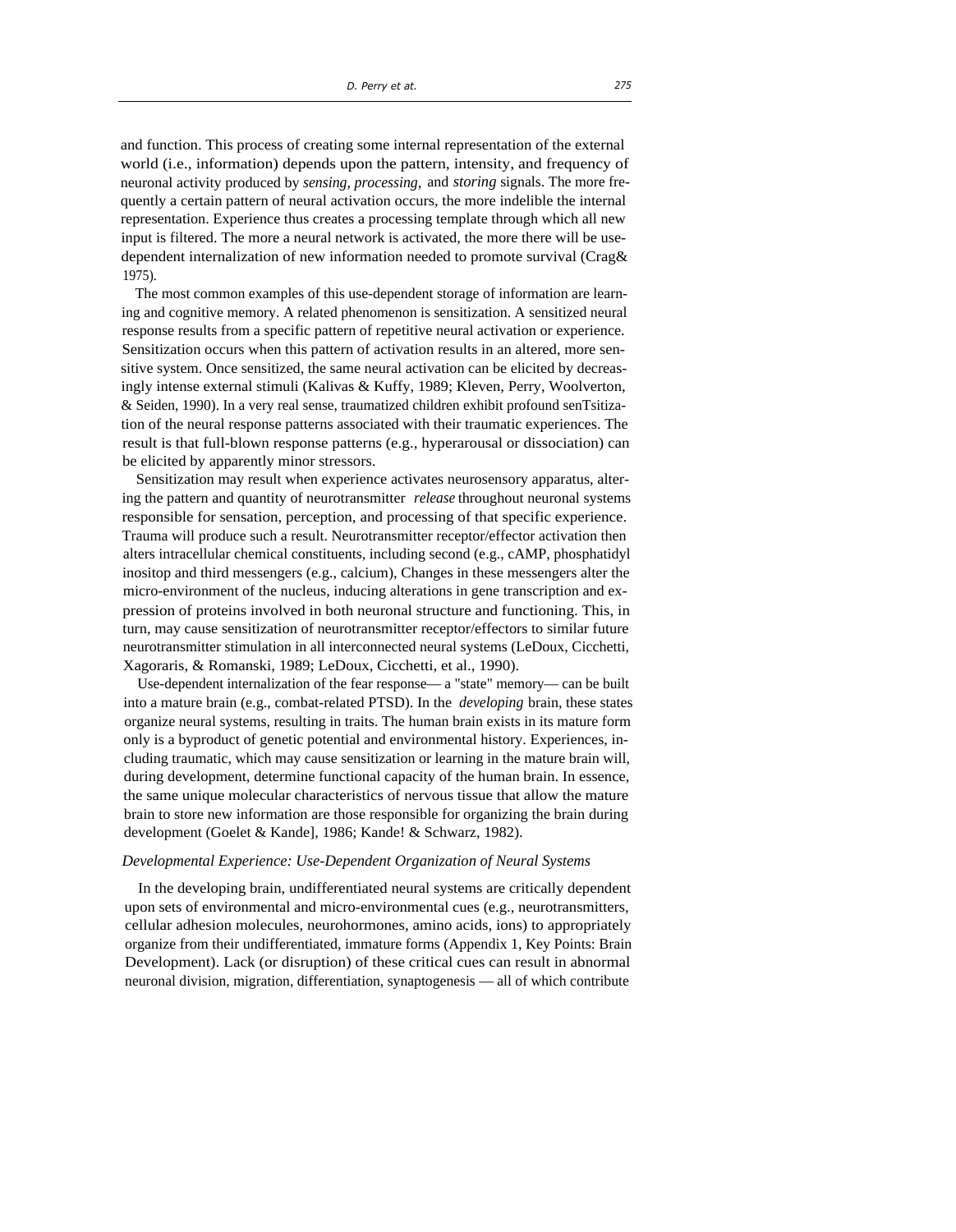to malorganization and compromised function in the affected systems (Cragg, 1975; Lauder, 1988; Perry, Wainwright, Won, Hoffman, & Heller, 1990). Two major principles of neurodevelopment related to the timing and nature of these organizing cues are (1) use-dependent development and organization of the brain and (2) critical and sensitive periods.

The brain develops in a sequential and hierarchical fashion  $-$  i.e., from less complex (brairistem) to most complex (limbic, cortical areas), These different areas develop, organize, and become fully functional at different times during childhood. At birth, for example, the brainstem areas responsible for regulating cardiovascular and respiratory function must be intact for the infant to survive, and any malfunction is immediately observable. In contrast, the cortical areas responsible for abstract cognition have years before they will be "needed" or fully functional. This means that there are different times during which different areas of the CNS are organizing and, therefore, either require (critical periods) or are most sensitive to (sensitive periods) organizing experiences (and the neurotrophic cues related to these experiences). Disruptions of experience-dependent neurochemical signals during these periods may lead to major abnormalities or deficits in neurodevelopment— some of which may not be reversible (see below). Disruption of critical cues can result from (1) lack of sensory experience during critical periods or, more commonly, (2) atypical or abnormal patterns of neuronal activation due to extremes of experience (e.g., child maltreatment).

The simple and unavoidable result of this sequential neurodevelopment is that the organizing, sensitive brain of an infant or young child is more malleable to experience than a mature brain. Although experience may alter the behavior of an adult, experience literally provides the organizing framework for an infant and child. Because the brain is most plastic (receptive to environmental input) in early childhood, the child is most vulnerable to variance of experience during this time.

Deprivation of critical experiences during development may be the most destructive yet least understood area of child maltreatment. Unlike broken bones, irreversible rnaldevelopment of brain areas mediating empathy resulting from emotional neglect in infancy and childhood is not readily observable. Ironically, while rarely studied in humans, the neurodevelopmental impact of extremes of sensory deprivation is the subject of hundreds of animal studies. These studies include disruptions of visual stimuli (Coleman & Riesen, 1968), environmental enrichment (Altman & Das, 1964; Cummins & Livesey, 1979), touch (Ebinger, 1974), and other factors (Sapolsky, Krey, & McEwen, 1984; Sapolsky, Uno, Rebert, & Finch, 1990). These studies illustrated that a very narrow window — a critical period—exists during which specific sensory experience was required for optimal organization and development of the part of the brain mediating a specific function. While these phenomena have been examined in great detail for the primary sensory modalities in animals, similar use-dependent neurodevelopment occurs in all parts of the human central nervous system. Abnormal micro-environmental cues and atypical patterns of neural activity during critical and sensitive periods, then, can result in malorganization and compromised function in brain-mediated functions such as humor, empathy, attachment, and affect regulation.

Some of the most powerful clinical examples of this phenomenon are related to lack of attachment experiences early in life. The child who has been emotionally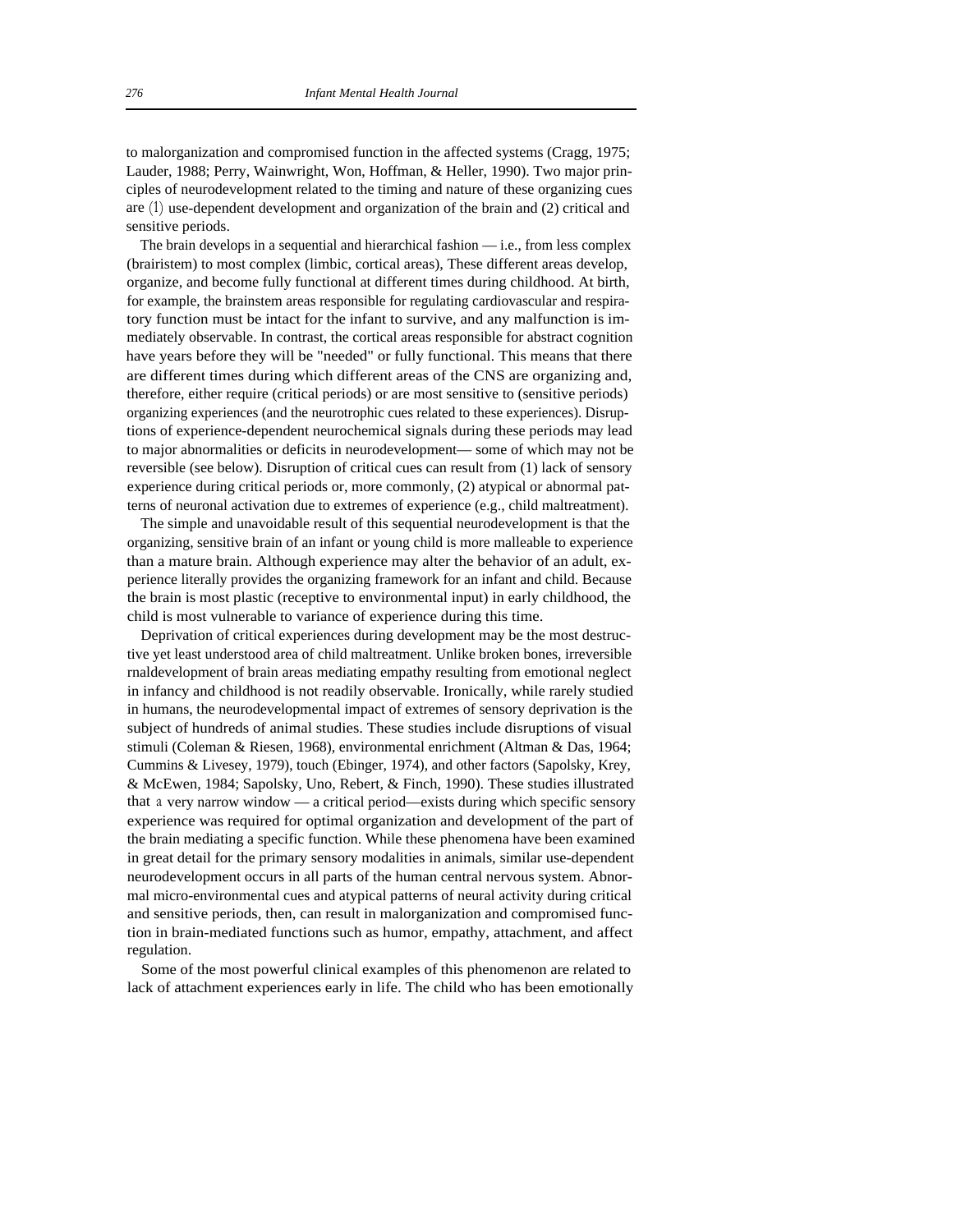neglected early in life will exhibit profound attachment problems which are extremely insensitive to any replacement experiences later, including therapy. Examples of this include feral children, children in orphanages observed by Spitz and Wolf (1945) and, often, the remorseless, violent child.

While deprivations and lack of specific sensory experiences are common in the maltreated child, the traumatized child experiences developmental insults related to discrete patterns of overactivation of neurochemical cues. Rather than a *deprivation*  of sensory stimuli, the traumatized child experiences overactivation of important neural systems during sensitive periods of development.

# *THE CHILD'S RESPONSE TO THREAT*

The human body and human mind have sets of very primitive, deeply ingrained physical and mental responses to threat (Appendix 1: Key Points: The Response to Trauma). These physiological and mental reaction. danger have been best characterized in adult humans or animal models. The most familiar set of responses to threat has been labeled the "fight or flight" reaction. Indeed, despite a great deal of animal and descriptive clinical data in humans illustrating the heterogeneity of the response to stress (Goldstein, 1995; Mason, 1971), an inordinate clinical focus has been placed on the "fight or flight" response— a pattern commonly seen in adult, male mammals (Cannon, 1914; Selye, 1936).

There are, of course, other response-sets to threat. Clearly, infants and children are much less likely to use a classic "fight or flight" response—it is not very practical. At different stages of development, and in the face of different stressors, response patterns will vary. Two major neuronal response patterns important for the traumatized child, the hyperarousal continuum and the dissociative continuum, are described below.

#### *The Hyperarousal Continuum: Defensive and "Fight or Flight" Responses*

In the initial stages of threat, an alarm reaction is initiated (Table 1). The alarm reaction is characterized by a large increase in activity of the sympathetic nervous system, resulting in increased heart rate, blood pressure, respiration, a release of stored sugar, an increase in muscle tone, a sense of hypervigilanee, and tuning out of all noncritical information. All of these actions prepare the body for defense—to fight with or run away from the perceived or sensed threat. If the threat materializes, a full fight or flight response may be activated.

This complex set of interactive processes includes activation of the centrally controlled peripheral autonomic nervous system, the immune system (Oilier, Perry, Southwick, & Mason, 1990), the hypothalamic-pituitary axis with a concomitant peripheral release of adrenocorticotrophic hormone and eortisol (Sapolsky et al., 1984), and other stress-response neural systems in the brain (Krystal et al., 1989; Perry, Southwick, & Giller, 1990), The locus coeruleus (LC) is the key mediator of the classic "fight or flight" response to threat (Altman & Das, 1964; Elam, Svensson, & Thoren, 1984; Korf, 1976; Svensson, 1987). This bilateral grouping of norepinephrinecontaining neurons originates in the pons, a more primitive, regulatory part of the brain, and sends diverse axonal projections to virtually all major brain regions, enabling its function as a general regulator of noradrenergic tone and activity (Moore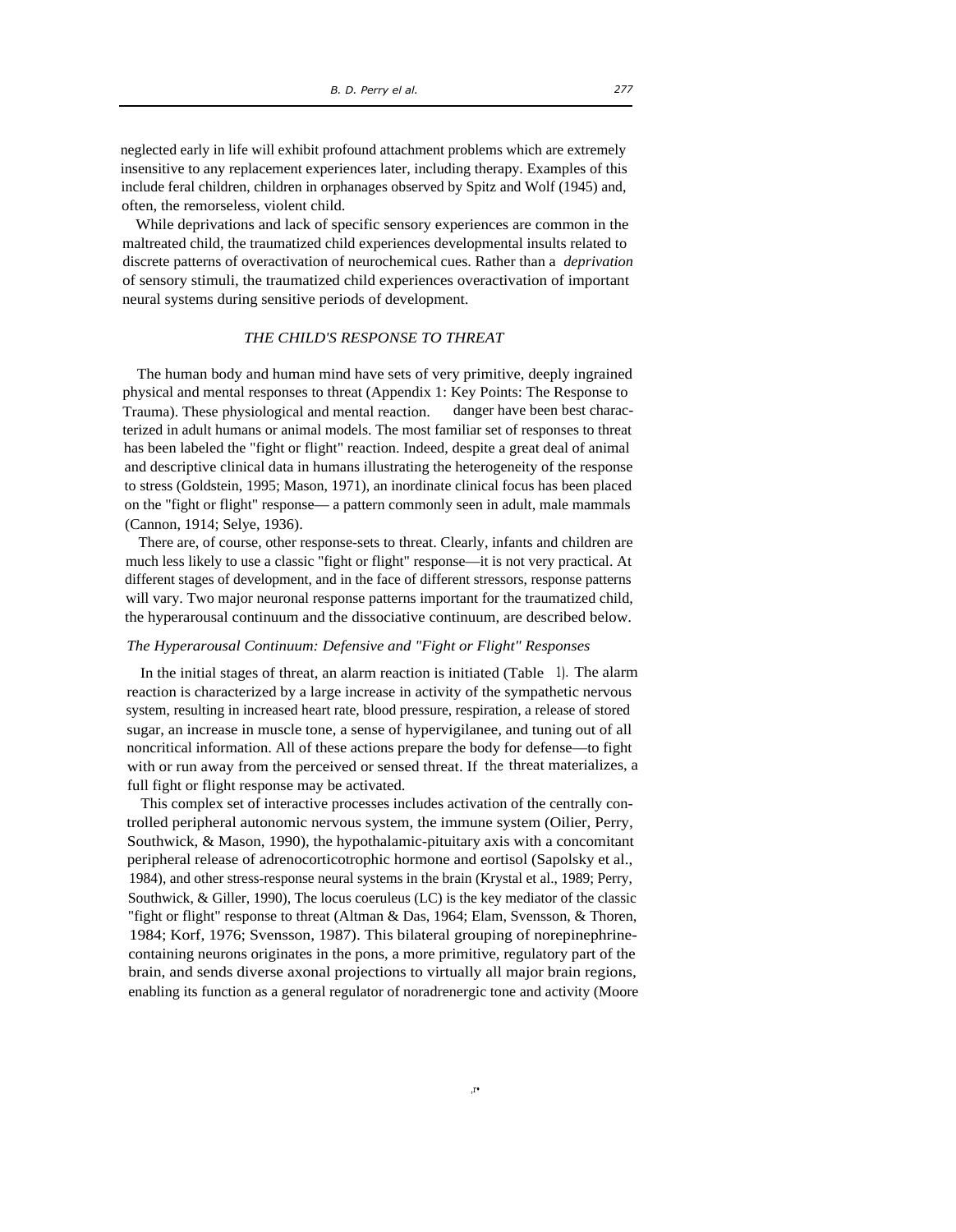& Bloom, 1979). The ventral tegmental nucleus (VTN) also plays a role in regulating the sympathetic nuclei in the pons/medulla,

*The "sensitized" hyperarousal response.* If a child faced with threat responds with a hyperarousal response, there will be a dramatic increase in LC and VTN activity. This increased release of norepinephrine regulates the total body response to the threat. The brain regions involved in the threat-induced hyperarousal response play a critical role in regulating arousal, vigilance, affect, behavioral irritability, locomotion, attention, the response to stress, sleep, and the startle response (Andrade & Aghajanian, 1984; Bhaskaran & Freed, 1988). Initially following the acute fear response, these systems in the brain will be *reactivated* when the child is exposed to a specific reminder of the traumatic event (e.g., gunshots, the presence of a past perpetrator). Furthermore, these parts of the brain may be *reactivated* when the child simply thinks about or dreams about the event. Over time, these specific reminders may generalize *(e.g.,* gunshots to loud noises, a specific perpetrator to any strange male). In other words, despite being distanced from threat and the original trauma, the stress-resiionse apparatus of the child's brain is activated again and again.

This use-dependent activation of these areas leads to sensitization, and sensitization of catecholamine (LC/VTN-amygdaloid) systems leads to a cascade of associated functional changes in brain-related functions (Vantini, Perry, Gucchait, IJ'Priehard, & Stolk, 1984; Perry, Stalk, Vantini, Gucchait, & U'Priehard, 1983). This sensitization of the brain stern and midbrain neurotransmitter systems also means the other critical physiological, cognitive, emotional, and behavioral functions which are mediated by these systems will become sensitized. As brain areas involved in the acute stress response also mediate a variety of other functions, sensitization of these systems by repetitive re-experiencing of a traumatic event leads to dysregulation of these functions. A traumatized child may, over time, exhibit motor hyperactivity, anxiety, behavioral impulsivity, sleep problems, tachycardia, hypertension, and a variety of neuroendocrine abnormalities (DeBellis et al., 1994; DeBellis, Letter Trickett, & Putnam, 1994; Hoffman, DiPiro, Tackett, Arrendale, & Hahn, 1989; Ito et al., 1993; Perry, 1994a; Perry & Pate, 1994).

This also means, of course, that these components of the fear response, themselves, become sensitized. Everyday stressors that previously may not have elicited any response now elicit an exaggerated reactivity—these children are hyperreactive and overly sensitive. This is due to the fact that, simply stated, the child is in a *persisting*  fear state (which is now a "trait"). Furthermore, this means that the child will very easily be moved from being mildly anxious to feeling threatened to being terrorized. In the long run, what is observed in these children is a set of *rnaladaptive* emotional, behavioral, and cognitive problems, which are rooted in the original *adaptive* response to a traumatic event.

Abnormal persistence of the original hyperarousal seen during the trauma can explain some, but not all of the symptoms traumatized children develop. Indeed, this cannot explain the majority of neuropsychiatric problems that result from pervasive trauma in infancy. Why do more maltreated boys than maltreated girls get referred to the mental health system; why do more males exhibit evidence of sensitized hyperarousal systems (motor hyperactivity, behavioral impulsivity, hypervigilanee) following trauma; why do more females exhibit evidence of sensitized dissociative systems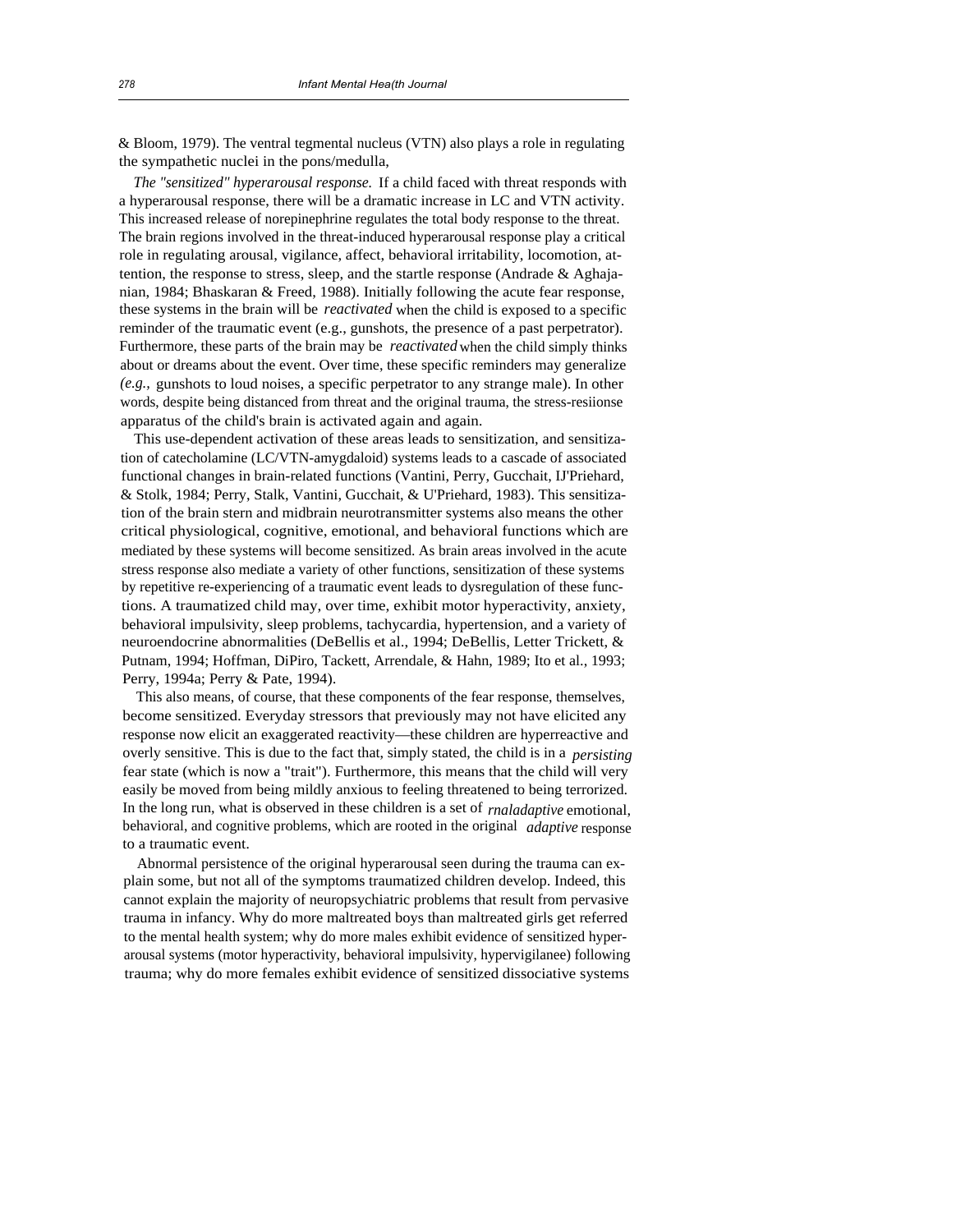(avoidant, depressive, dissociative) following trauma? The answers to these questions are likely to be rooted in understanding the other adaptive response patterns seen in the face of trauma—patterns that may be more adaptive for children or females than for adult males.

This total-body, neurophysiological hyperarousal response exists because it promotes survival. Clearly, if you are an adult male human, it is highly adaptive, in the face of threat, to mobilize a total body response to fight or flee. It is not very adaptive, however, if you are a child or even, as humans evolved, a female. It has been our experience that the hyperarousal response—with the primary adaptive pattern being the defenses of "fight or flight" —is not the primary response to threat in young children and infants. Indeed, young children more commonly utilize a combination of adaptive responses which are designed to, in the early stages of threat, bring caretakers to defend them (an initial hyperarousal response). And, if the threat continues, to move through a dissociative continuum, initially becoming immobile (freezing) and compliant, later completely dissociated; finally, in the extreme, fainting: These responses have been best characterized in animals and have been labeled the defeat or giving up response (Miczek, Thompson, & Tornatzky, 1990). In humans, we will call this set of behaviors a "surrender" response.

#### *The Dissociative Continuum: The Freeze or Surrender Responses*

Children, of course, are not particularly well equipped to fight or flee. In the initial stages of distress, a young child will use vocalization (i.e., crying) to get a caretaker to know that they are under threat. This is a successful adaptive response if the caretaker comes and either fights for, or flees with, the young threatened child. Crying, therefore, is a developmentally appropriate response to a threat the child is unable to avoid. Unfortunately, crying infrequently will bring an adult to defend a traumatized child. Indeed, for many of the maltreated children we work with, crying for "help" from a potential trauma is doomed to fail— often the parent causes the trauma. In the absence of an appropriate caretaker response to their initial alarm outcry, the child, eventually after many painful disappointments, will abandon this behavior (a defeat or surrender response). In the face of persisting threat and, depending upon the age of the child and the nature of the threat, the child will move along the hyperarousal continuum (the child's version of "fight or flight") or into the dissociative continuum (Figure *1),* 

*Freezing and oppositional-defiant behaviors.* A first reaction in the face of continuing threat may be to freeze. The adaptive advantage of this is clear. Freezing allows better sound localization, keener visual observation—an environmental scan for potential threat. In addition, lack of movement is a form of camouflage, reducing the chance of attracting a predator. In the face of escalating threat, increasing anxiety and decreasing cognitive processing, the freeze response can confer adaptive advantage by allowing one to "organize" and "figure out" how to respond.

Children who have been traumatized and have developed a "sensitized" hyperarousal or "sensitized" dissociative pattern will often use this freezing mechanism when they feel anxious. This is often labeled oppositional-defiant behavior. The child will feel anxious due to an evocative stimulus to which their sensitized neural systems are reacting (e.g., a family visit). They are often not aware of the evocative nature of a given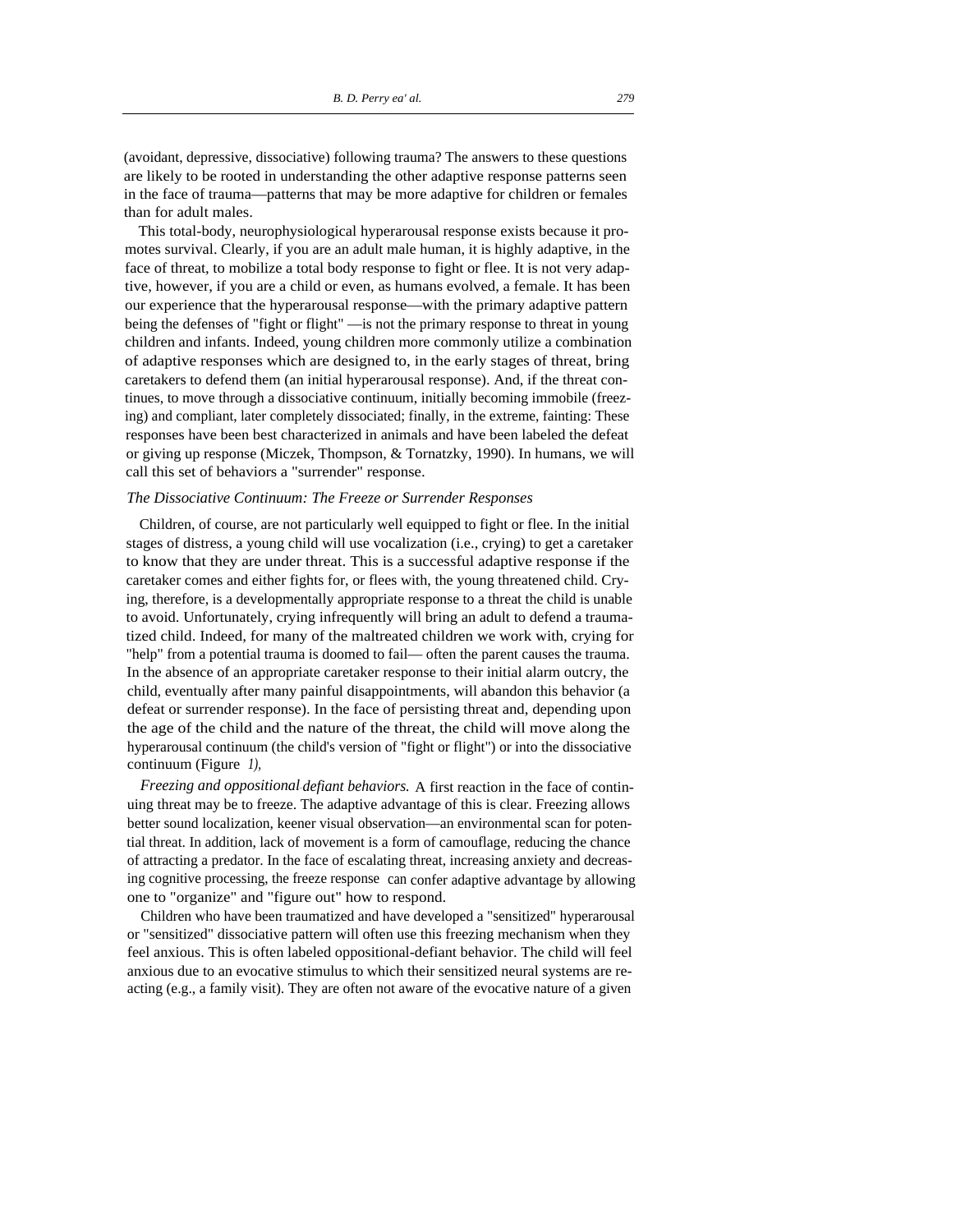

Flo. 1. Patterns of Response to Threat. Two of the major response sets to threat are hyperarousal, leading to "fight or flight" behaviors, and dissociation, leading to "defeat" or "giving **up"** behaviors. Each pattern has certain adaptive advantages and vulnerabilities. In general, young children (unable to successfully fight or flee) utilize a predominMit dissociative response (freeze or surrender) pattern.

event, but what they do experience—deeply--is anxiety. At this point, they tend to feel somewhat out of control and will cognitively (and often, physically) freeze. When adults around them ask them to comply with some directive, they may act as if they haven't heard or they "refuse." This forces the adult —a teacher, a parent, a counselor—to give the child another set of directives. Typically, these directives involve more threat. The adult will say, "If you don't do this, I will. ." The nonverbal and verbal character of this "threat" makes the child feel more anxious, threatened, and out of control. The more anxious the child feels, the quicker the child will move from anxious to threatened, and from threatened to terrorized. (See Table 1.) If sufficiently terrorized, the "freezing" may escalate into complete dissociation.

*Dissociation.* Among the constellation of symptoms associated with the trauma response in adults is dissociation. Dissociation is simply disengaging from stimuli in the external world and attending to an "internal" world. Daydreaming, fantasy, depersonalization, derealization, and fugue states are all examples of dissociation (Putnam, 1991). There are gradations of dissociation—from simple daydreaming to profound torture-induced loss of conciousness. Common examples of dissociation in the face of threat have been described following combat. A soldier in the midst of a fire fight may be able to engage in combat, and only after the event is over will he feel his heart racing and look down and see the wound in his leg. Soldiers often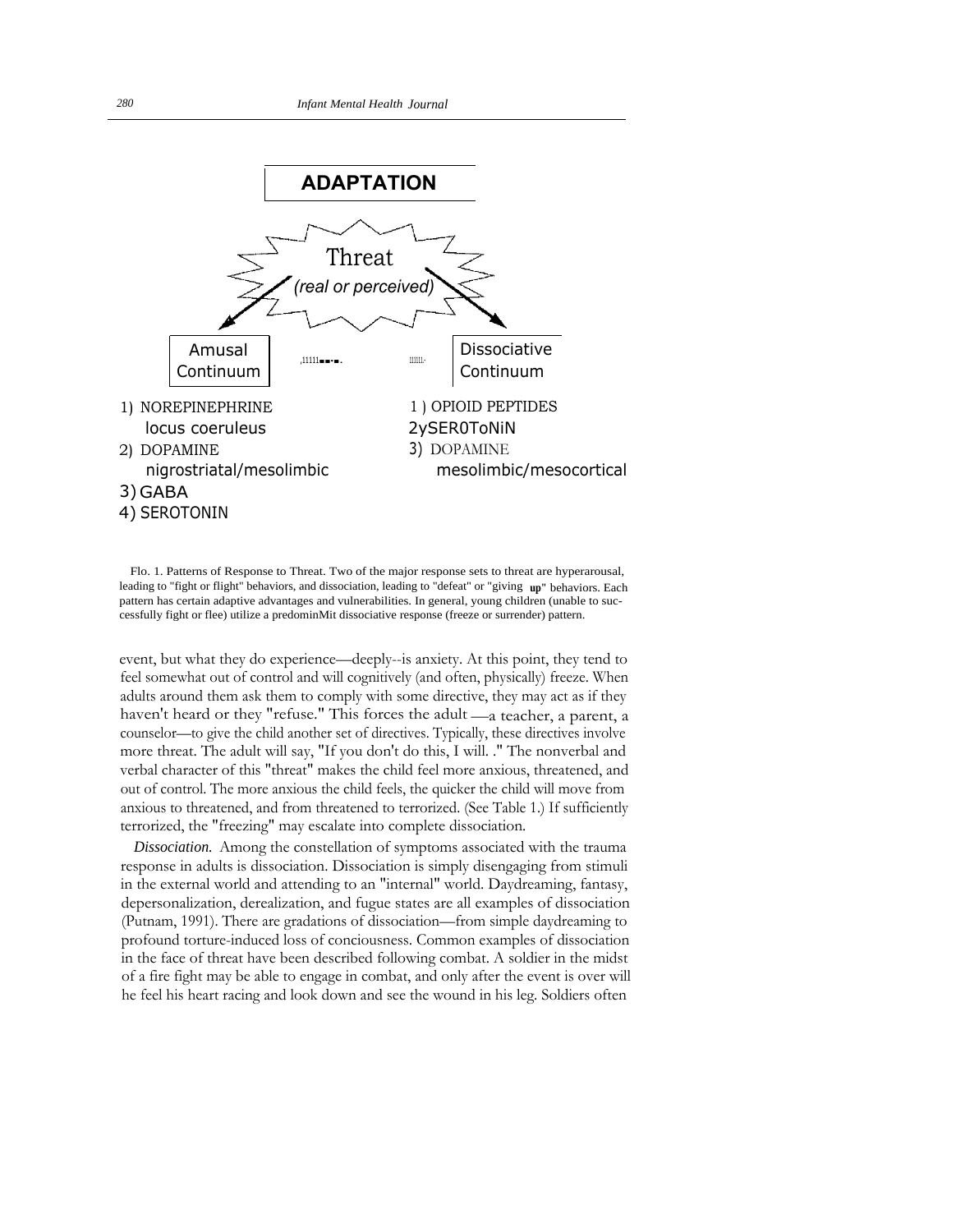utilize an automated, automatic, detached response set. It is during those moments, literally minutes of combat, that the soldier will tell you that there was sound going on all around him but it seemed distant; the event took place as if on a video screen. It is this very ability to dissociate (and utilize a previously internalized set of cognitive and behavioral responses, drilled into them) that can keep soldiers alive.

The capacity to dissociate in the midst of terror appears to be a differentially available adaptive response. Some people dissociate early in the *arousal* continuum some people dissociate only in the state of complete terror, Viewed dispassionately, because of the diminished cognitive capacity of an adult in the full-blown fight or flight response, there is great teleological logic in a partial dissociative response (it is what allows the soldier to fight without panic).

It has been our experience with infants and young children that the behaviors exhibited in the acute and post-acute trauma include numbing, compliance, avoidance, and restricted affect, all consistent with a primary dissociative response pattern. Traumatized children use a variety of dissociative techniques. Children report going to a "different place," assuming persona of heroes or animals, a sense of "watching a movie that I was in" or "just floating" —classic depersonalization and derealization responses. Observers will report these children as numb, robotic, nonreactive, "day dreaming," "acting like he was not there," "staring off into space with a glazed look." If immobilization, inescapability, or pain are involved, the dissociative responses will become more predominant.

*Neurobiology of the dissociative continuum.* The neurobiology of the hyperarousal response involves the catecholamines originating in the brainstem (Murberg, McFall, & Veith, 1990). The neurobiology of the dissociative continuum is different. In animals, the "defeat" response has a distinct neurobiology that appears to match the neurobiology and phenomenology of dissociation (Heinsbroek, van Haaren, Feenstra, Boon, & van de Poll, 1991; Henry, Stephens, *&* Ely, 1986; Miczek et al., 1990).

As with the hyperarous al/fight or flight response, dissociation involves brainstemmediated CNS activation, which results in increases in circulating epinephrine and associated stress steroids (Glavin, 1985; Henry et al., 1993; Herman et al., 1982). A major CNS difference, however, is that, in dissociation, vagal tone increases dramatically, decreasing blood pressure and heart rate (occasionally resulting in fainting) despite increases in circulating epinephrine. In addition, there appears to be an increased relative importance of dopaminergic systems, primarily mesolimbic and mesocortical (Abercrombie, Keefe, DiFrisehia, & Zigmond, 1989; Kalivas, 1985; Kalivas, Duffy, Dilts, & Abhold, 1988; Kalivas, Richardson-Carlson, & Van Orden, 1986). These dopaminergic systems are intimately involved in the reward systems, affect modulation (e.g., cocaine-induced euphoria), and, in some cases, are co-localized with endogenous opioids mediating pain and other sensory processing. These opioid systems are clearly involved in altering perception of painful stimuli and sense of time, place, and reality. Indeed, most opiate agonists can induce dissociative responses. Of primary importance in mediating the freeze or surrender dissociative response are these endogenous opioid systems (Abercrombie & Jacobs, 1988). There are also a variety of other brainstem, midbrain, and limbic region neurotransmitters that must be involved in this complex set of responses, The important point to keep in mind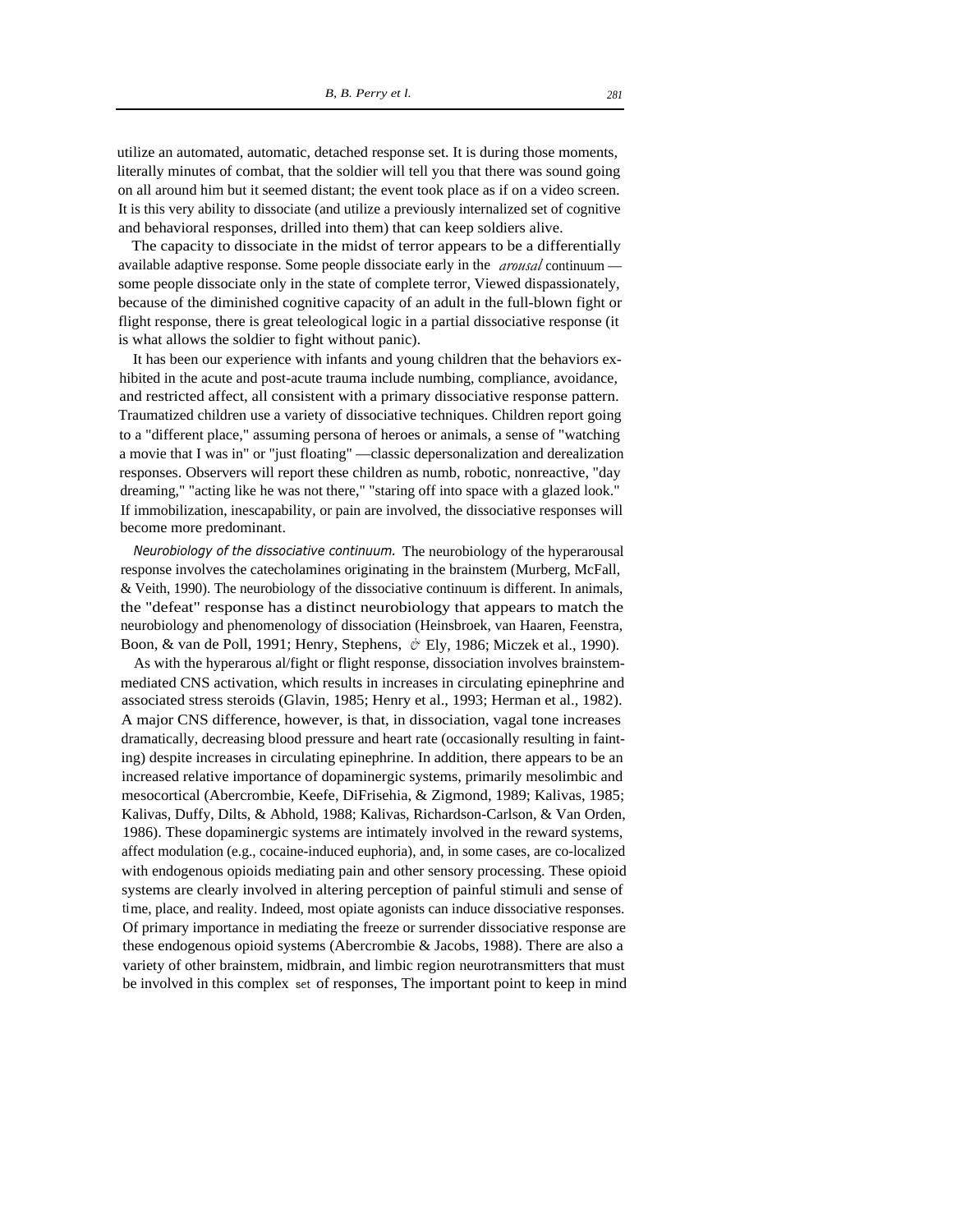is that whatever the neurobiology of these dissociative continuum responses, they are distinct from the neurobiology of hyperarousal.

### *Teleological Significance of the Child's Response to Threat*

Why do different individuals use distinct response patterns in the face of threat? Age seems to play a role, Our clinical experience suggests that the younger an individual is, the more likely he or she is to use dissociative adaptations over hyperarousal responses. The nature of the trauma seems to be important to the patttern of adaptation; the more immobile, helpless, and powerless the individual feels, the more likely they are to utilize dissociative responses. When physical injury, pain, or torture (hence, opioid activation) is involved in the traumatic experience, an individual will be more likely to use dissociative responses. Finally, there is a clear sex difference in response patterns; females utilize dissociative adaptations more than males. Some insight into these clinical observations can be found in examining the relationship between these responses and the underlying purpose of all brain-related functions—survival. In order to persist over thousands of generations, each response pattern must have some adaptive advantages.

It is easy to see the adaptive advantage conferred by the aggressively defensive hyperarousal/fight or flight response in adult males. One can only imagine what would have happened to the human species in the face of threat if adult males always dissociated in the face of threat. A group of numb, passive, and immobile humans would be easy prey for natural predators.

Humans evolved over the last 250,000 years in the presence of two major predators: large cats (e.g., tigers, panthers) and, the most dangerous predators, other hominids, including humans. (See Leakey, 1994.) To the cats, all humans (males, females, and children) were roughly equivalent prey, with some preferences for the small, slow, and weak. To other hominids, however, there was a dramatic difference between males, females, and young children, As described extensively in anthropological literature, it was likely a common practice for clans of hominids to raid a competing clan's camp, drive away or kill the males and take the females and young children as property (not unlike the recent history of Western "civilization").

It promoted survival of the species if young children and females survived these raids. It was more adaptive for children to dissociate and surrender than to be hyperaroused and try a fight or flight response. In the face of threat, it was selfprotective to become numb, nonhysterical, compliant, obedient, and not combative. Running would result in isolation and sure death. Fighting would be futile.

The same is likely true for adult females. One need not imagine long the response of a violent human male when faced with one female who will willingly comply with the commands to move to *his* camp and with another who is screaming, yelling, hitting, fighting, and trying to run away. Hyperarousal (fighting or fleeing) would clearly reduce the "property" value of a female, reducing the probability that her genes would be passed to another generation. Both the hyperarousal and the dissociative continuum were selected as adaptive advantages through thousands of generations of clan/tribal intraspecies warfare.

As the human animal matures and grows more capable of fleeing and fighting, the predominance of the dissociative adaptation appears to diminish. It continues to be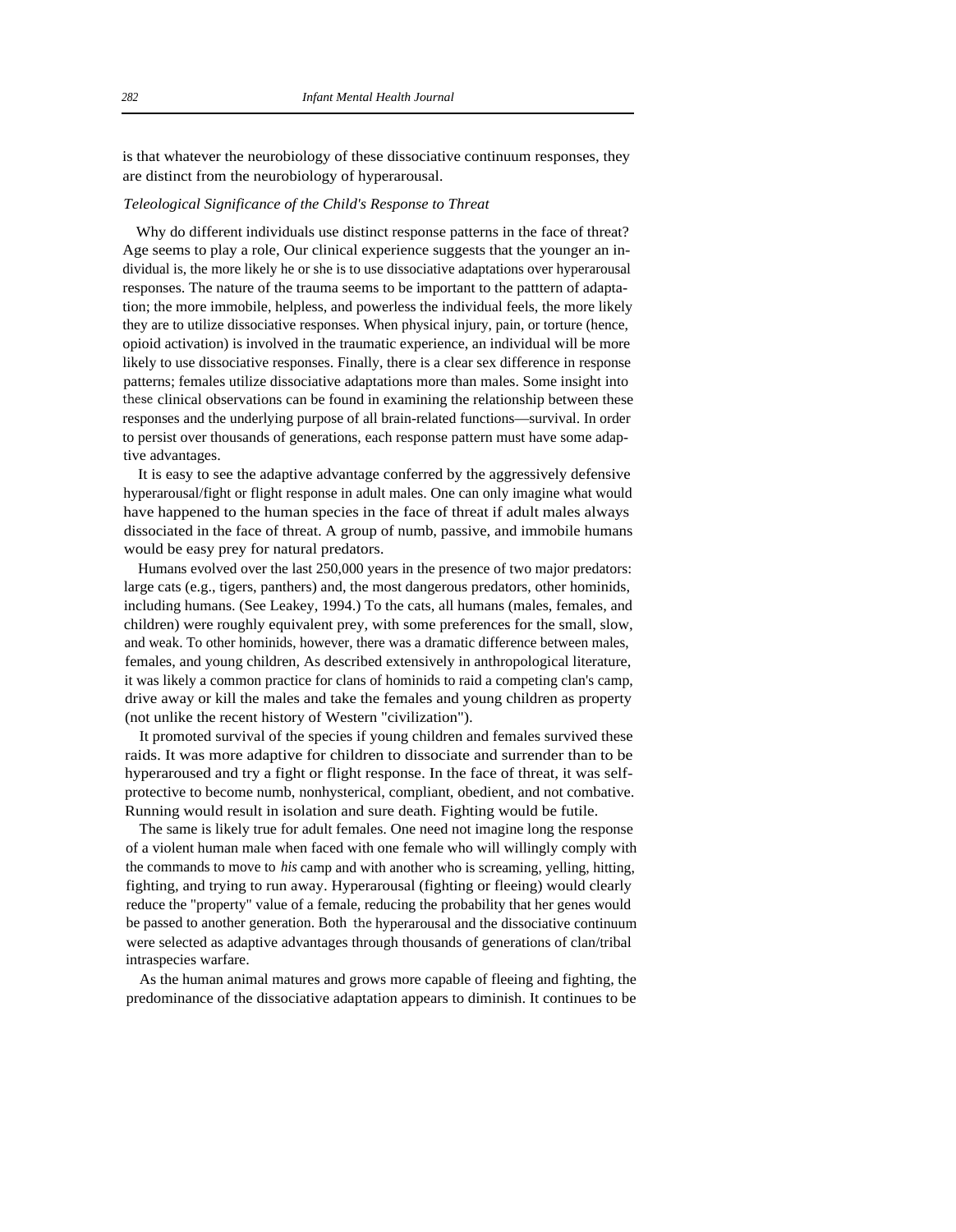an extremely important adaptive response in the face of threat, however, in large part because dissociation *allows* one to maintain or even diminish the internal state of physiological hyperarousal, thereby allowing cognition and problem solving at a higher level of capability than would be possible in a state of absolute terror.

Although there are undoubtedly many other possible reasons for the evolution of dissociation and hyperarousal response, there are clear sex and age differences in predominant adaptive style. This is obvious when examining epidemiological data related to the incidence of neuropsychiatric disorders in male compared to female children. The three-to-one (male to female) ratio of childhood neuropsychiatric problems disappears in adolescence and, suddenly, in early adulthood shifts to become two to one (female to male). In childhood more boys meet diagnostic criteria for externalizing disorders such as ADHD, conduct disorder, and oppositional-defiant disorder whereas more girls have a higher incidence of internalizing disorders such as depressive, anxiety, or dissociative disorders.

The vast majority of young children from backgrounds of abuse and neglect and other trauma who present to the mental health system with symptoms of aggression, inattentiveness, and noncompliance are male. They typically are diagnosed with attention deficit hyperactivity disorder (ADHD). One wonders what happens to all the young girls who have been similarly traumatized. Children present to the mental health system because some adults in their world have been upset by their symptoms (which have almost always been caused by other adults). A compliant, dissociative, depressed young girl will generally *not* be brought to the attention of the mental health system, while her combative, verbally abusive, and behaviorally impulsive hyperaroused sibling (coming from the exact same abusive setting) will be. The potential homicide threatens; the potential suicide inconveniences.

#### *Use-Dependent Internalization of Primary Adaptive Response Patterns*

Because the brain changes in a use-dependent fashion and *organizes* during development in response to experience, the specific pattern of neuronal activation associated with the acute responses to trauma are those which are likely to be internalized. The specific symptoms and traits that develop following trauma are related to the individual's pattern of response present in the acute situation. If, in the midst of a traumatic experience, the child dissociates, and stays in a dissociative state for a long period of time (e.g., by re-exposure to evocative stimuli), the child will internalize a sensitized neurobiology related to dissociation, predisposing to the development of dissociative disorders Conversely, if a child utilizes a predominant hyperarousal response which persists, the child may develop persisting hyperarousal symptoms (Figure 2).

We have followed approximately 50 young children in the acute posttraumatic period. There is a clear relationship between the type of adaptive response utilized in the acute situation and the symptoms that persist at 6 months (see Figure 2; Perry, 1994b, 1995). In our studies utilizing heart rate as a noninvasive indicator of physiological hyperarousal, we have seen that as a child begins to dissociate, his or her heart rate plateaus and in many cases drops. As the dissociating child decreases his or her focus on external threatening cues and increasingly attends to internal cues (e.g., their special place), they feel less threatened and effectively alter the neurobiological pattern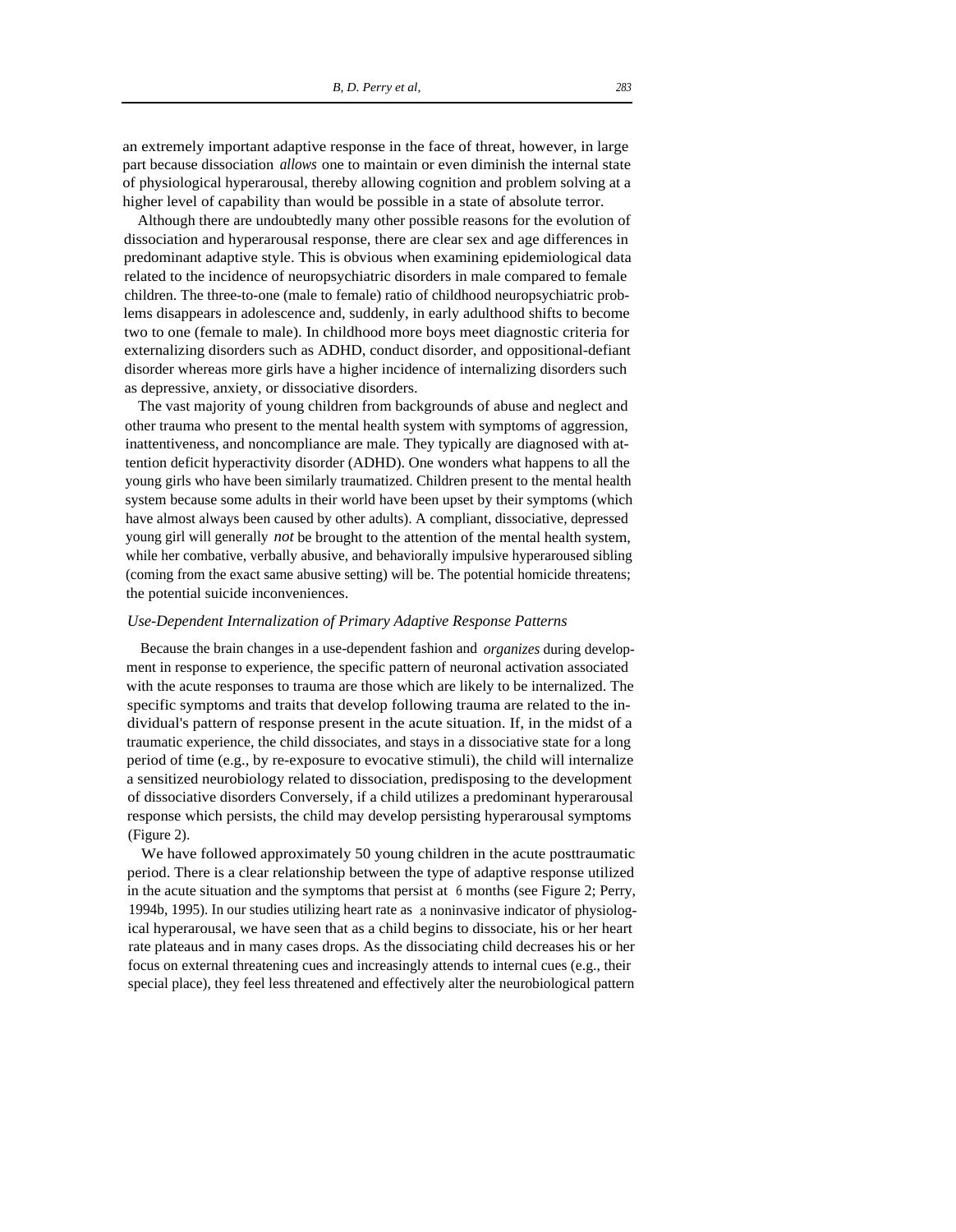

Fat, 2.Adaptive Style and the Development of Neuropsychiatrie Symptoms. Use-dependent internalization of symptoms depends upon the predominant pattern of adaptation *during the trauma and immediate postacute period.* Prolonged time periods In a state of dissociation result in the development of dissociative symptoms over time (left box), prolonged periods in a state of hyperarousal result in the development of hyperarousal symptoms (right box), Admixtures of adaptive style result in admixtures of symptoms. The capacity to use moderate levels of both hyperarousal and dissociation results in less time in either state (hyperarousal or dissociation) for prolonged periods of time—decreasing the probability of persisting Symptoms related to either stale (middle box).

of response to threat, moving along the dissociative continuum from freezing to surrender. This is in sharp contrast to children using a predominant hyperarousal response. These children's heart rates are elevated at baseline and are extremely reactive, dramatically increasing in the face of emotionally laden cognitive or physical cues (Perry 1994b, 1995). As these children move along the hyperarousal continuum, from alarm-vigilance to fear and terror, they continue to use the neurobiological pattern of the well-described "fight or flight" response.

Because the neurobiology and response patterns of dissociation are distinct from those associated with the hyperarousal continuum, one would expect different sets of symptoms to result from the use-dependent internalization of any persisting response to threat. This is indeed the ease, The *Diagnostic and Statistical Manual of Mental Disorders,* Fourth Edition (DSM-IV; American Psychiatric Association, 1994) labels routinely applied to the population of severely maltreated children with whom we work vary dramatically, Clearly the DSM-IV does not have adequate descriptive categories for the majority of trauma-related neuropsychiatric syndromes observed in children, especially from deliberately inflicted trauma. Only 70% of our severely traumatized children (all ages) with dramatic symptoms of physiological hyperarousal (n 120;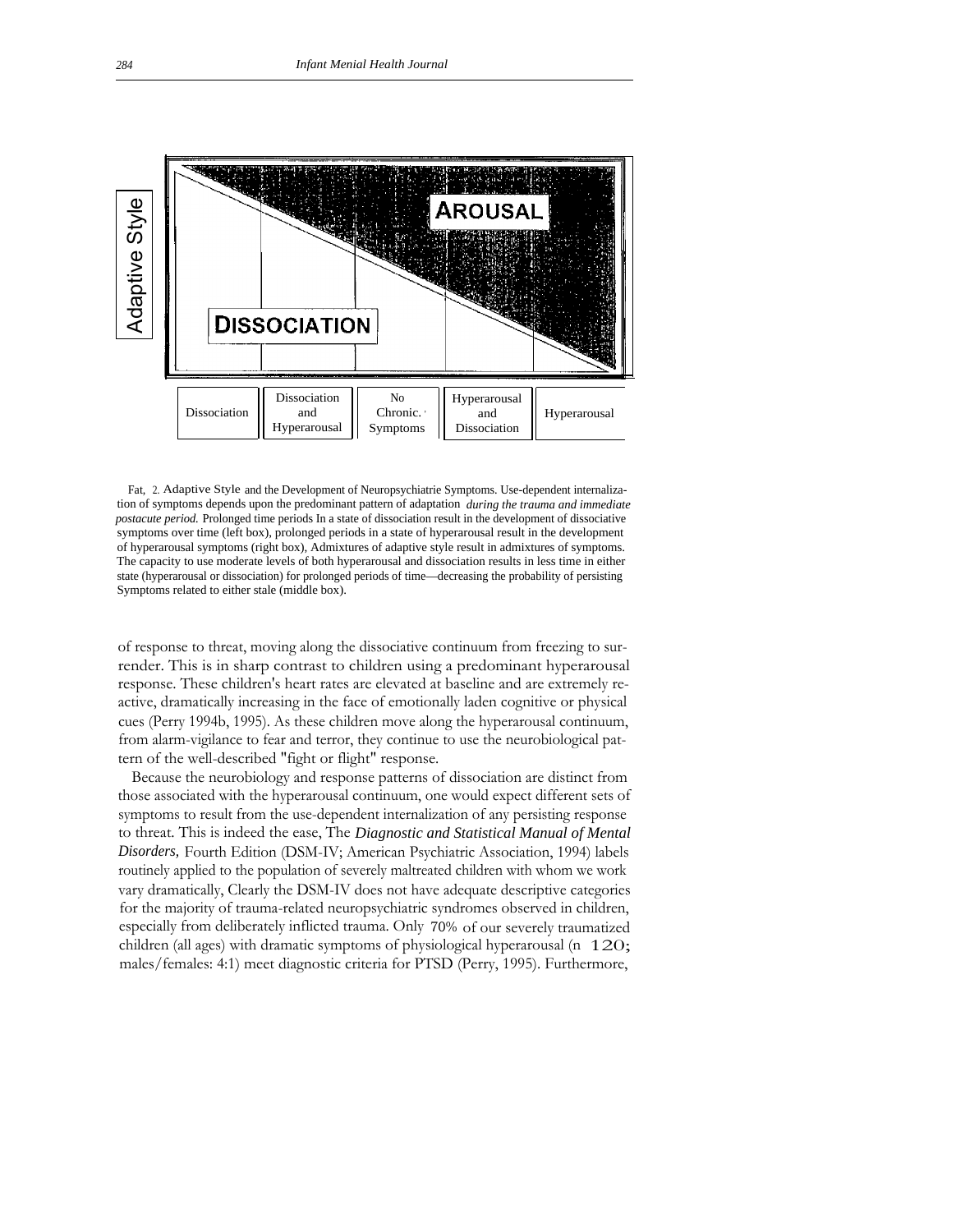in our experience, females have many more affective (dysthymia, major depression), dissociative (65% with Child Dissociative Checklist scores over cutoff), and borderline personality features than males with similar severe trauma histories. The majority of all children in our experience who meet criteria for PTSD utilize a combination of persisting, adaptive responses present in the original trauma, involving an admixture of dissociative and hyperarousal responses. These diagnostic and phenomenological complications have hindered research and clinical practice with traumatized children (Scheeringa, Zeanah, Drell, & Larrieu, 1995; Ten, 1991).

# *CLINICAL IMPLICATIONS*

There are a number of clear implications for a neurodevelopmental approach to the maltreated child (Appendix Key Points: Clinical Work with Maltreated Infants). The first relates to the misunderstanding of *resilience.* We often hear "Children are resilient," or "They'll get over it, they didn't even known what was happening." It is not uncommon for adults to relate the traumatic events to clinicians in the presence of the child as if they were invisible, Often, recounting the event, the adults will describe how the traumatic event was terrifying for them, but as they describe the child's reactions they frequently misunderstand the child's unattached, nonreactive behaviors as "not being affected" rather than the "surrender" response. This pervasive destructive view of caretaking adults in a young child's life exacerbates the potential negative impact of trauma. Of course, children "get over it" — they have no choice. Children are not resilient, children are malleable. In the process of "getting over it," elements of their true emotional, behavioral, cognitive, and social potential are diminished—some percentage of capacity is lost, a piece of the child is lost forever.

Another major implication of a neurodevelopmental approach is that early intervention, which can ameliorate the intensity and severity of the response to trauma, will decrease the probability of developing, in a use-dependent fashion, sensitized neural systems resulting in either persisting hyperarousal or dissociative symptoms, or both. The more someone is in a dissociative state, the more likely they are to exhibit a dissociative symptomatology, The more they are in a fear state, the more likely they are to carry around persistent symptoms of hyperarousal.

The intensity and duration of response to trauma in children is dependent on a wide variety of factors. One of the most important appears to be the availability of a healthy and responsive caretaker to provide some support and nurturance for the child following the trauma. The presence of a healthy caretaker can diminish dramatically the alarm response or the dissociative response in the young child. Conversely, if the adult is impacted in a similar fashion by the trauma, that will have a significant complicating impact on the child, Indeed, we have worked with a number of very young children and infants who, in acute traumatic experience (e.g., car accident), processed the experience very well. Primary caretakers who were with the children were significantly traumatized by the experience, however. Through their persisting anxiety and inability to contain their persisting hyperarousal symptoms, the primary caretakers build into their children a mirroring hyperarousal fear response— a form of vicarious traumatization. And, if the "caretaker" is the source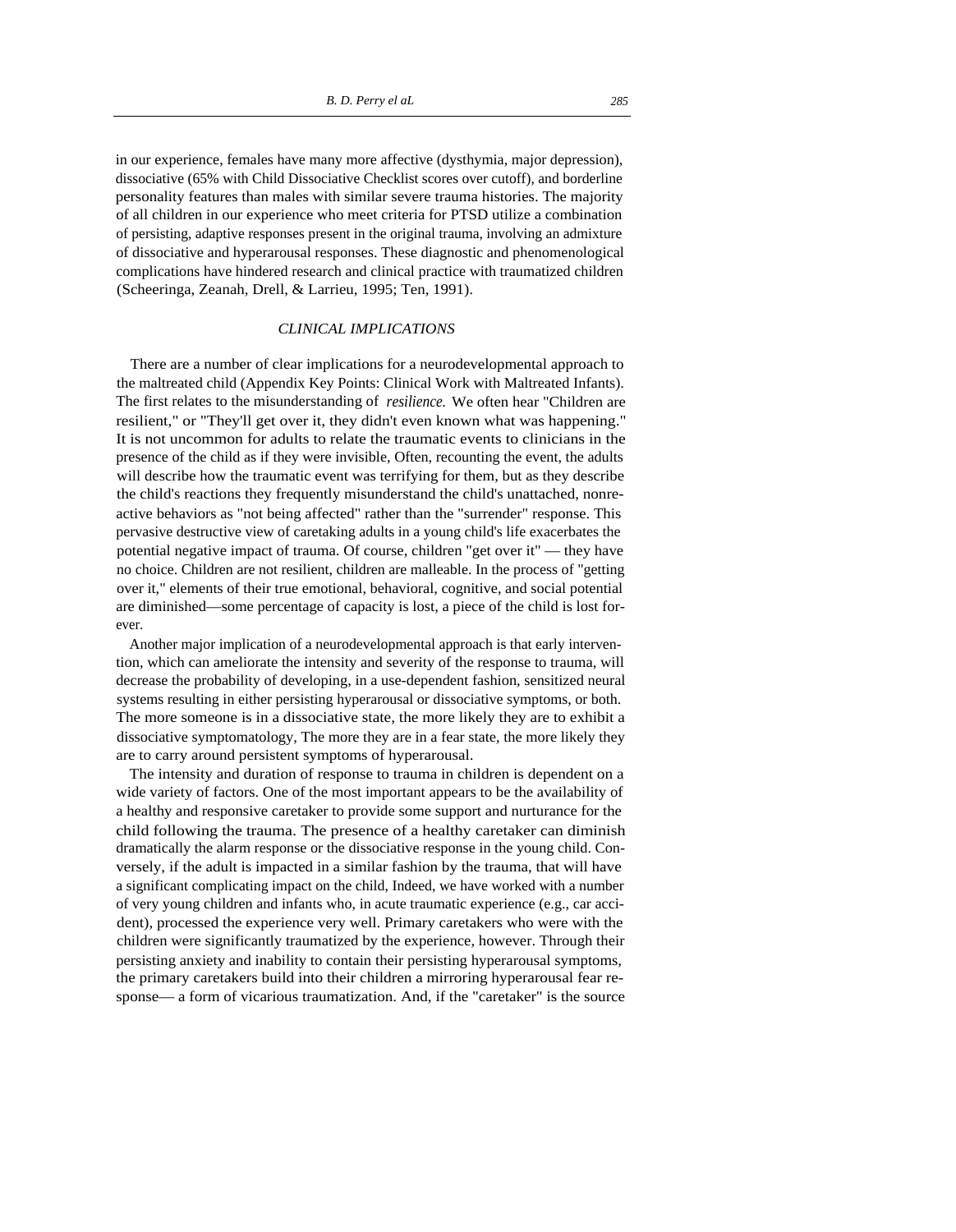of the trauma, the child's emotional survival depends on a zone of safety that includes new, true caretakers.

Different events at different times in the life of an individual are likely to result in a different combination of adaptive responses. An infant, a child, and an adolescent experience the same event in different ways. What may be extremely traumatic for an adolescent may be a nonevent for an infant (e.g., the threat of an armed robbery). Conversely, there are many experiences that are likely to be traumatic for infants which are minimally threatening for adolescents (e.g., separation from primary caretakers). Factors related to the individual's specific response to a given trauma include (1) prenaorbid functioning and history, specifically history of previous stressors; (2) age—the neurobiological response patterns appear to change with age; (3) specific cognitive meaning of an event for an individual; (4) the specific nature of the trauma; and (5) presence of exacerbating (loss of caretaker) or attenuating factors (e.g., early intervention).

## *CONCLUSIONS*

Children and infants use a variety of adaptive response patterns in the face of threat, and, in a use-dependent fashion, internalize aspects of these responses, organizing the developing brain. There are a variety of neuropsychiatric symptoms that result when these patterns of neural activation persist. This has implications for research, clinical assessment, intervention, and prevention.

More important, however, is that understanding the impact of experience on the developing child by using a neurodevelopmental conceptualization offers certain directions for our culture (Perry, 199), Profound sociocultural and public policy implications arise from understanding the critical role of early experience in determining the functional capacity of the mature adult — and therefore our society. Persistence of the destructive myth that "children are resilient" will prevent millions of children, and our society, from meeting their true potential. Persistence of the pervasive maltreatment of children in the face of decreasing global and national resources will lead, inevitably, to sociocultural devolution.

It need not be so.

## *REFERENCES*

- Abercrornbie, E. D., & Jacobs, B. L. (1988). Systemic naloxone administration potentiates locus coeruleus norachunergic neuronal activity under stressful but not non-stressful conditions. *Brain Research, 441,*  362-366.
- Abercrombie, E. D., Keefe, K. A., DiFrischia, D. S., & Zigmond, M. J. (1989). Differential effects of stress on in vivo dopamine release in striatum, nucleus accumbens and medial frontal cortex. *Journal of Neurochemistry, 52,* 1655-1658.
- Altman, J., *&* Das, (1. D. (1964). Autoradiographic examination of the effects of enriched environment on the rate of glial multiplication in the adult rat brain. *Nature, 204,* 1161-1165,
- American Psychiatric Association. (1994). *Diagnostic and statistical manual of mental disorders (4th*  ed.). Washington, DC: Author.
- Andrade, R., & Aghajanian, G. K. (1989). Locus coeruleus activity in vitro: Intrinsic regulation by a calcium-dependent potassium conductance but not alpha-2 ad renoceptors. *Journal of Neuroscience, 4,* 161-170.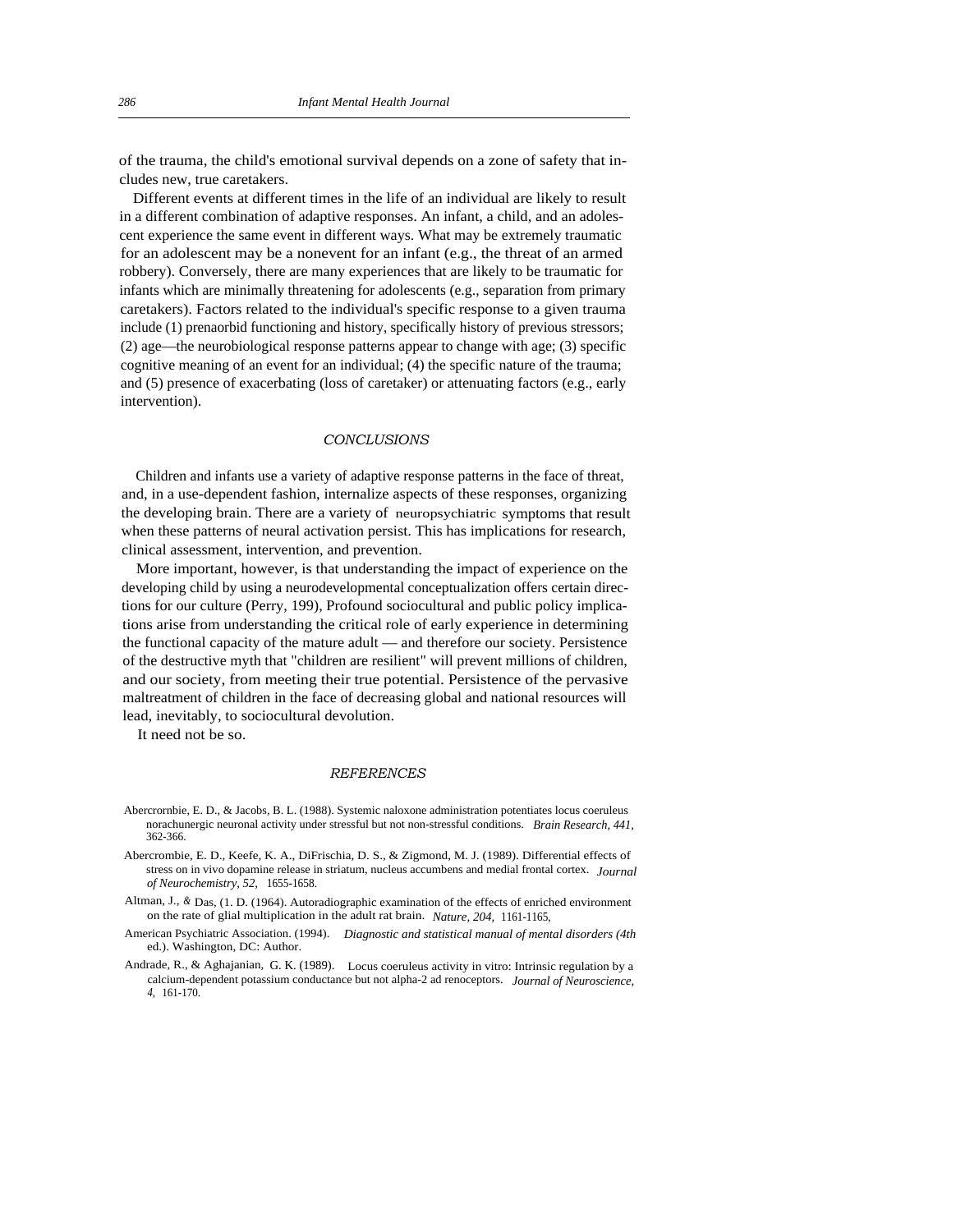- 13haskaran, D., & Freed, C. R. (1988). Changes in neurotransmitter turnover in locus coeruleus by changes in arterial blood pressure. *Brain Research Bulletin, 21,* 191-199.
- Browne, A., &Finkelhor, D. (1986). Impact of child sexual abuse: A review of the literature. *Psychological Bulletin, 99,* 66-77.
- Cannon, W. B. (1914). The emergency function of the adrenal medulla in pain and the major emotions. *American Journal of Physiology,* 33, 356-372.
- Coleman, P. D., & Meson, A. H. (1968). Environmental effects on cortical dendrite fields: I. rearing in the dark. *Journal of Anatomy (London), 102,* 363-374.
- Cragg, B. G. (1975). The development of synapses in kitten visual cortex during visual deprivation. *Experimental Neurology,* 46, 445-451.
- Cummings, R. A., & Livesey, P. (1979). Enrichment-isolation, cortex length, and the rank order *effect. Brain Research, 178,* 88-98,
- DaCosta, J. M. (1871). On irritable heart: A clinical study of a form of functional cardiac disorder and Its consequences. *American Journal of Medical Science, 51,* 17-52.
- Davidson, 1., &Smith, R. (1990). Traumatic experiences in psychiatric outpatients. *Journal of Traumatic Stress,* 3, 459-475,
- DeBellis, M. D., Chrousos, G. P., Dom, L .D., Burke L., Reimers, K., Kling, M. A., Trickett,"1<sup>3</sup> .K., & Putnam, F. W. (1994). Hypothalamic-pituitary-adrenaraxis dysregulation in sexually abused girls. *Journal of Clincal Endocrinology Metabolism, 78,* 249-255.
- DeBellis, M. D., Lefter, L., Trickett, P. K., Sr Putnam, F. W. (1994). Urinary catecholamine excretion In sexually-abused girls. *Journal of the American Academy of Child and Adolescent Psychiatry,* 33, 320-327.
- Ebinger, P. (1974). A cytoachitectonic volumetric comparison of brains in wild and domestic sheep. *Z Anat Entwicklungsgesch, 144,* 267-302,
- Elam, M., Svensson, T. H., & Thoren, P. (1984). Regulation of locus cocruleus neurons and splanchnic sympathetic nerves by cardiovascular afferents, *Brain Research, 290,* 281-287.
- Famularo, R., KInscherff, R., & Fenton, T. (1991). Post-traumatic stress disorder among children clinically diagnosed as borderline personality disorder. *Journal of Nervous and Mental Disease, 179,* 428-431.
- Oilier, E. L., Perry, B. D., Southwick, S., & Mason, J. W. (1990). Psychoneuroendocrinology of posttraumatic stress disorder. In M. E. Wolf *8t* A. D. Mosnaim (Eds.), *Post-tratartaiic stress disorder: Etiology, phenomenology and treatment* (pp. 158-170). Washington, DC: American Psychiatric Press.
- Glavin, G. B. (1985). Stress and brain noradrenaline: A review. *Neuroscience Biobehavioral Review, •9,* 233-243.
- Goelet, P., & Kandel, B. R. (1986). Tracking the flow of learned information from membrane receptors to genome. *Trends in Neuroscience,* 9, 492-499.
- Goldstein, D. S. (1995). *Stress, catecholarnines and cardiovascular disease. New* York: Oxford University Press.
- Heinsbroek, R. P. W., van Haaren, F., Feenstra, M. P. *G.,* Boon, P., & van de Poll, N. E. (1991). Controllable and uncontrollable footshock and monoaminergic activity in the frontal cortex of male and female rats. *Brain Research, 551,* 247-255.
- Henry, J. P., Liu, Y. Y., Nadra, W. E., Qian, C. G., Morrnede, P., Lemaire, V., Ely, D., & Hendley, E. D. (1993). Psychosocial stress can induce chronic hypertension in normotensive strains of rats. *Hypertension, 21,* 714-723.
- Henry, J. P., Stephens, P. M., & Ely, D. L. (1986). Psychosocial hypertension and the defence and defeat reactions, *journal of Hypertension, 4,* 687-697.
- Herman, J. P., Guillonneau, R,, Dantzer, R., Scatton, B., Semerdjian-Rouquier, L., *81* Le Moal, M. (1982). Differential effects of inescapable footshocks and of stimuli previously paired with inescapable footshocks on dopamine turnover in cortical and limbic areas of the *rat. Life Science, 30,* 2207-2214.
- Hoffman, W. H., DiPiro, J. T., Tackett, R. L., Arrendale, R. F., & Hahn, D. A. (1989). Relationship of plasma clonidine to growth hormone concentrations in children and adolescents. *Journal of Clinical Pharmacology, 29,* 538-542.
- Ito, Y., Teicher, M. H., Clod, C. A. Harper, D., Magnus, E., & Gelbard, H A. (1993). Increased prevalence of electrophysiological abnormalities in children with psyclhological, physical, and sexual abuse. *Journal of Neuropsychiatry and Clinical Neurosciences,* 5, 401-408.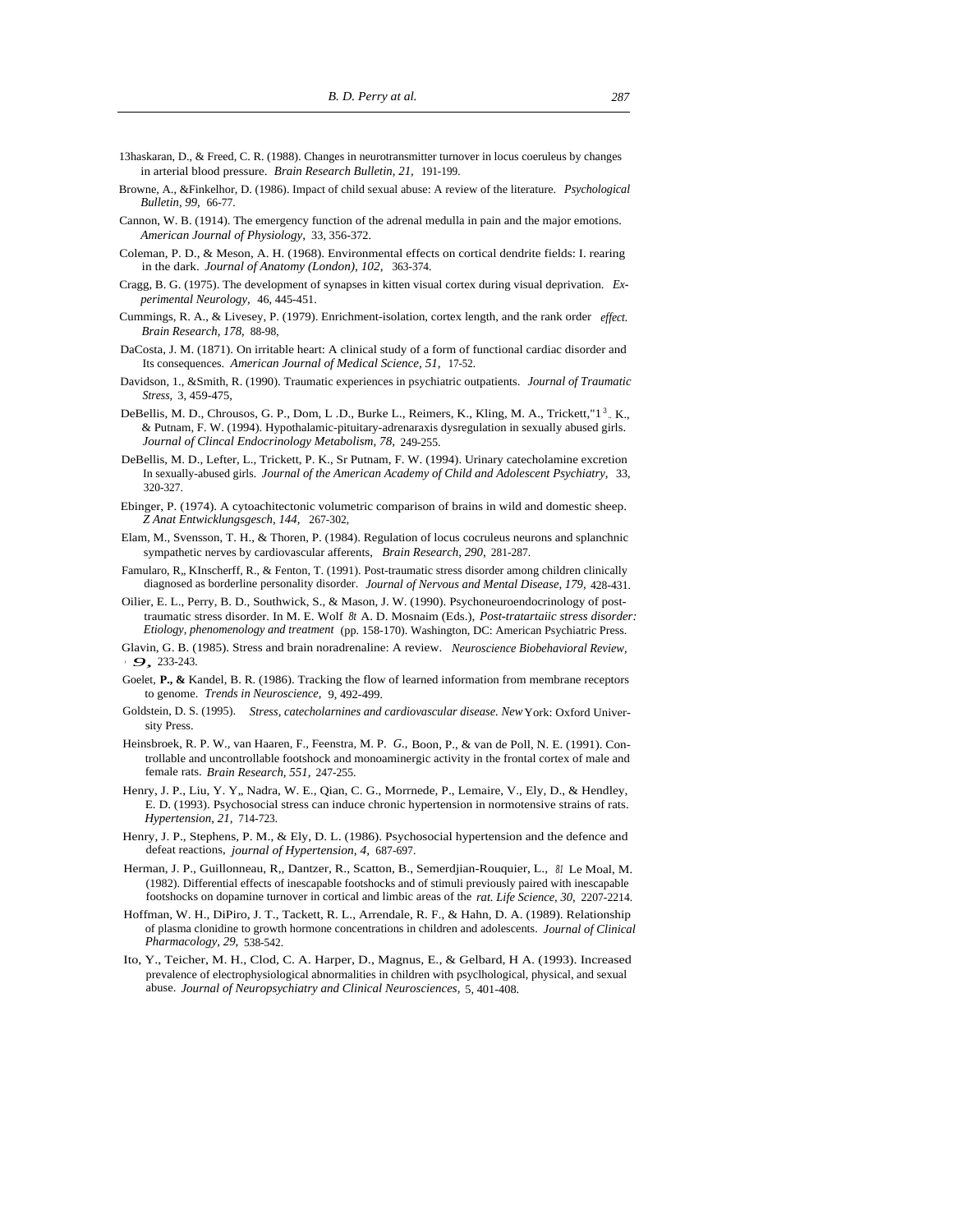- Kalivas, P. W. (1985). Sensitization to repeated enkephalin administration into the ventral tegmental area of the rat, 11: involvement of the mesolimbic dopamine system. *Journal of Pharmacology and Experimental Theraperaics, 235,* 544-550.
- Kalivas, P. W., Duffy, P., Dilts, R., & Abhold, R. (1988). Enkephalin modulation of A10 dopamine neurons: A role in dopamine sensitization. *Annals of The New York Academy of Science, 537,* 405-414.
- Kalivas, *P .W St* Kuffy, P. (1989). Similar effects of daily cocaine and stress on mesocorticolimbic dopamine neurotransmission in the *rat. Biological Psychiatry, 25,* 913-928.
- Kalivas, P. W., Richardson-Carlson, R., & Van Orden, G. (1986). Cross sensitization between foot shock stress and enkephalin-induced motor activity. *Biological Psychiatry, 21,* 939-950.
- Kandel, E. R., &Schwartz, J. H. (1982). Molecular biology of an elementary form of learning: Modulation of transmitter release by cyclic AMP. *Science, 218,* 433-443.
- Kaufman, J. (1991). Depressive disorders in maltreated children. *Journal of the American Academy of Child and Adolescent Psychiatry, 30(2),* 257-265.
- Kiser, L., Heston, J., & Milisap, P. (1991), Physical and sexual abuse in childhood: Relationship with post-traumatic stress disorder. *Journal of the American Academy of Child and Adolescent Psychiatry, 30,* 776-783,
- Kleven, M. S., Perry, 13. D., Woolverton, W. L., & Seiden, L. S. (1990). Effects of repeated injections of cocaine on D-1 and D-2 dopamine receptors in rat btaln. *Brain Research, 532,* 265-270.
- Kari, J. (1976), Locus coeruleus, noradrenallne metabolism and stress. In E. Usdin, R. Kvetnansky, & I. J. Kopin (Eds.), *Cateeholamines and stress* (pp. 105-111). New York: Pergamon.
- Krystal, J. H., Kosten, T., Perry, 13, D., Mason, J., Southwick, S., & Giller, E. L. (1989). Neurobiological aspects of post-traumatic stress disorder: Review of clinical and preclinical studies. *Behavior Therapy, 20,* 177-198,
- Lauder, .1. M. (1988). Neurotransmitters as morphogens. *Progress in Brain Research,* 73, 365-388. Leakey, R. (1994). *The origins of humankind.* New York: Basic Books,
- LeDoux, J. E., Cicchetti, P. 0., Xagoraris, A., et al, (1990). The lateral amygcialoid nucleus: Sensory interface of the arnygdala in fear conditioning. *Journal of Neuroscience, 10,* 1062-1069.
- LeDoux, J. E., Cicchetti, P. 0., Xagoraris, A., *St* Romanski, L. M. (1989). Indelibility of subcortical emotional memories. *Journal of Cognitive Neuroscience, 1,* 238-243,
- Mason, 3. W. (1971). A re-evaluation of tlie concept of "non-specificity" in stress theory. *Journal of Psychiatric Research, 8,* 323-333.
- McFarlane, A. C. (1987). Post-traumatic phenomena in a longitudinal study of children following a natural disaster. *Journal of the American Academy of Child and Adolescent Psychiatry, 26, 764-769.*
- Miczek, K. A., Thompson, M. L., & Tornatzky, W. (1990). Subordinate animals: Behavioral and physiological adaptations and opioid tolerance. In M. R. Brown, G. F. Koob, & C. Rivier (Eds.), *Stress: Neurobiology and neuroendocrinology* (pp. 323-357). New York: Marcel Dekker.
- Moore, R. Y., & Bloom, F. E. (1979). Central catecholamine neuron systems: Anatomy and physiology of the norepinephrine and epinephrine systems. *Annual Reviews of Neuroscience, 2,* 113-153.
- Murberg, M. M., McFall, M. E., & Veith, R. C. (1990). Catecholamines, stress and posttraumatic stress disorder. In E. L. Giller (Ed.), *Biological assessment and treatment of post-traumatic stress disorder*  (pp. 27-65). Washington, DC: American Psychiatric Press, Inc.
- Ogata, S. N., Silk, K. R., Goodrich, S., Lohr, N. F., Western, D., & Hill, E. M. (1990). Childhood sexual and physical abuse in adult patients with borderline personality disorder. *American Journal of Psychiatry, 147,* 1008-1013.
- Osofsky, J. D. (1995). The effects of exposure to violence on young children. *American Psychologist, 50,* 782-788.
- Perry, 13. D. (1994a). Neurobiological sequelae of childhood trauma: Post-traumatic stress disorders in children, In *M.* Murberg (Ed.), *Catecholamines in post-traumatic stress disorder emerging concepts* (pp. 253-276). Washington, DC: American Psychiatric Press.
- Perry, B. D. (1994b). *Evolution of emotional, behavioral and physiological responses in children acutely exposed to violence.* Presentation at list Annual Meeting of the Academy of Child and Adolescent Psychiatry, New York.
- Perry, 13. D. (1995). *Evolution of symptoms following traumatic events in children.* [Abstract] Proceedings of the 148th Annual Meeting of the American Psychiatric Association, Miami.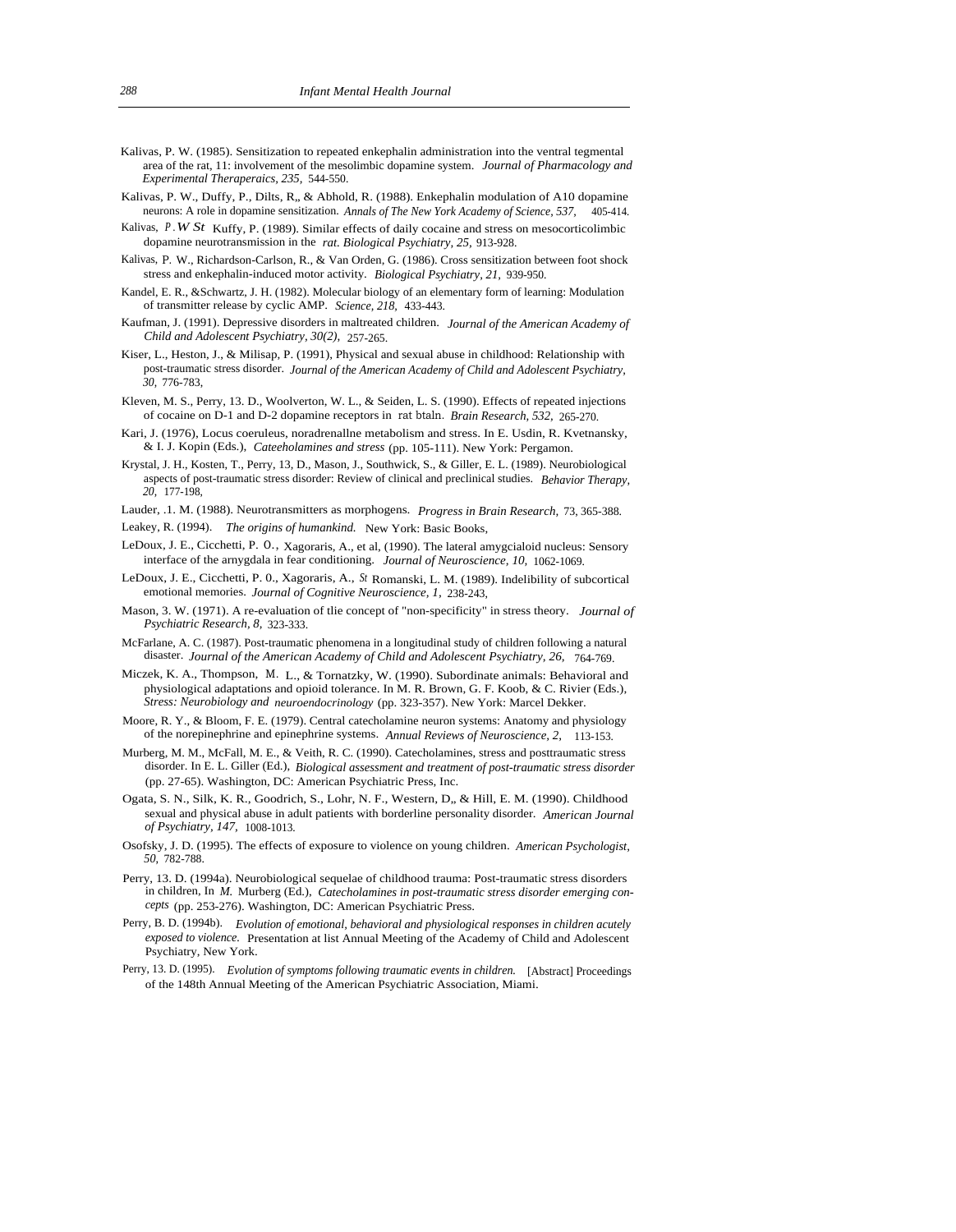- Perry, B. D., (1996). *Maltreated children: Experience, brain development and the next generation.* New York and London: W. W. Norton (in press).
- Perry, B. D., St Pate, J. E. (1994). Neurodevelopment and the psychobiological roots of post-traumatic stress disorders. In L. F. Koziol &C. E. Stout (Eds.), *The neuropsychology of mental illness: A practical guide.* Springfield, IL; Charles C. Thomas.
- Perry, B. D., Southwick, S. M & Giller, B. L, (1990). Adrenergic receptors in post-traumatic stress disorder. In E. L. Oilier (Ed.), *Biological assessment and treatment of post-traumatic stress disorder*  (pp, 89-114). Washington, DC; American Psychiatric Press,
- Perry, B. D., Stolk, J. M., Vantini, G., Gucchait, R. B., & U'Prichard, D. C. (1983). Strain differences in rat brain epinephrine synthesis and alpha-adrenergic receptor number: Apparent "in vivo" regulation of brain alpha-adrenergic receptors by epinephrine. *Science, 221,* 1297-1299.
- Perry, II. D., Wainwright, M. S., Won, L., Hoffman, P., & Heller, A. (1990). The influence of dopamine on dopamine receptor density in three dimensional tissue culture {Abstract]. *Society of Neuroscience Abstracts, 16,* 646.
- Putnam, F. W. (1991). Dissociative disorders in children and adolescents: A developmental perspective, *Psychiatric Clinics of North America,* 14, 519-531,
- Pynoos, R. S., Frederick, C., Nader, K., Arroyo, W., Steinberg, A., Eth, S., Nunez, F., & Fairbanks, L. (1987). Life threat and post-traumatic stress in school age children, *A rchives of General Psyc'hidiry, 44,* 1057-1063.
- Sapolsky, R. M., Krey, L., & McEwen B. S. (1984). Glucocorticoid-sensitive hippocampal neurons are involved in terminating the adrenocortical stress response. *Proceedings of the National Academy of Science USA, 81,* 6174-6178.
- Sapolsky, R. M., Uno, 11, Rebert, C. S., & Finch, C. E. (1990). Hippocampal damage associated with prolonged glucocortieold exposure in primates. *Journal of Neuroscience, 10,* 2897-2902.
- Scheeringa, M. S., Zeanah, C. H., Drell, M. J., & Larrieu, J. A. (1995). Two approaches to the diagnosis of post-traumatic stress disorder in infancy and early childhood. *Journal of the American Academy of Child and Adolescent Psychiatry,* 34(2), 191-200.
- Schwarz, E., & Kowalski, 3. (1991). Malignant memories: Post-traumatic stress disorder in children and adults following a school shooting. *Journal of the American Academy of Child and Adolescent Psychiatry, 30,* 937-944.
- Schwarz, E. D., &Perry, B. D. (1994). The post-traumatic response in children and adolescents. *Psychiatric Clinics of North America,* in press.
- Selye, H. (1936). A syndrome produced by diverse nocuous agents. *Nature, 138,* 32-36.
- Spitz, R. A., & Wolf, K. M. (1946). Anaelitic depression: An inquiry into the genesis of psychiatric conditions in early childhood, B. *Psychoanalytic Study of the Child, 2,* 313-342.
- Svensson, T. H. (1987). Peripheral, autonomic regulation of locus coeruleus noradrenergic neurons in brain: Putative implications for psychiatry and psychopharmacology. *Psychopharmacology, 92,* 1-7.
- Taylor, L., Zuckerman, B., Hank, V., & Groves, B. (1992). Exposure to violence among inner city parents and young children. *American Journal of Diseases of Children, 146,* 487.
- Teicher, M. H,, Glod, C. A., Surrey, J., & Swett, C,, Jr. (1993). Early childhood abuse and limbic system ratings in adult psychiatric outpatients, *Journal of Neuropsychlatry, 5,* 301-306.
- Terr, L. (1991). Childhood traumas: An outline and overview. *American Journal of Psychiatry, 148,* 1-20.
- Tern, L. C. (1983). Chowchilla revisited: The effects of psychic trauma four years after a school-bus kidnapping, *American Journal of Psychiatry, 138,* 1543-1550.
- Vantini, G., Perry, B. D., Gucehait, R. B., U'Prichard, D. C., & Stolk, 3, M. (1984), Brain epinephrine systems: Detailed comparison of adrenergic and noradrenergic metabolism, receptor number and 'in vivo' regulation in two inbred rat strains. *Brain Research, 296,* 49-.65.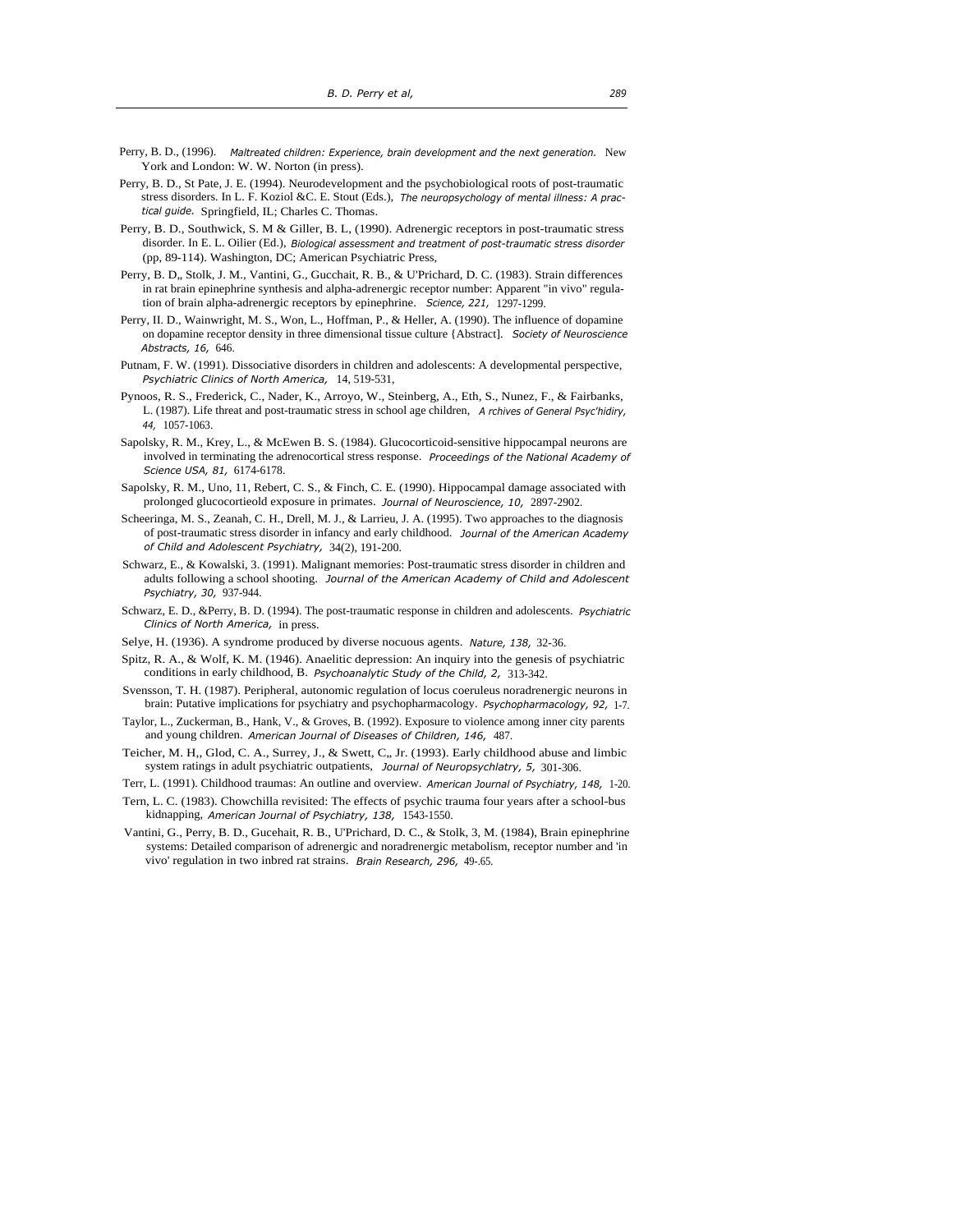# APPENDIX 1

#### KEY POINTS: BRAIN ORGANIZATION AND FUNCTION

- The brain is not a "single" system. it is many interacting and interconnected systems organized in a specific hierarchy—with the most complex (cortex) on the top and the least complex (brainstem) on the bottom.
- Different parts of the brain— different "systems" in the brain—mediate different functions (e.g., the cortex mediates thinking, the brainstemimidbrain mediate state of arousal).
- All systems in the brain are composed of networks of nerve cells (neurons). These neurons are continuously "changing" (in chemical and structural ways) in response to "signals" from other parts of the brain, the body, or the environment (e.g., light, sound, taste, smell).
- The "changes" in neurons allow the storage of "information." This storage of information is the basis for "memory"— memory of all types—motor, sensory, cognitive, and affective.
- Different parts of the brain—which mediate different functions—store information (memory) that is specific to the function of that part of the brain. This allows for different types of "memory" 7- for example, cognitive (names, phone numbers), motor (typing, riding a bicycle), "affect" (nostalgia).
- The brain stores information in a use-dependent fashion. The more a neurobiological system is "activated" the more that slate (and functions associated with that state) will be "built" in for example, practicing the piano, "memorizing" a poem, or staying in a state of fear.
- In different "states" of arousal (e.g., calm, fear, sleep), different neural systems are activated. Because the brain stores information in a use-dependent fashion, the information "stored" (i.e., the memories) in any given situation depends upon the state of arousal (he., the neural systems that are activated). One example of this is "state-dependent" learning—another is the hyperarousal symptoms seen in posttraumatic stress disorder.

#### KEY POINTS: BRAIN DEVELOPMENT

- The brain develops in a predictable fashion—from most primitive to most complex. Ontogeny recapitulates phylogeny.
- Normal development of neuronal systems (and functions they mediate) requires specific patterns of activity— specific "signals" — at specific times during development.
- These *critical periods* are windows of vulnerability during which the organizing systems are most sensitive to environmental input—including traumatic experience.
- Because the different systems in the brain develop (or mature) at different times in the life of a child, there are different critical periods for different functions (e.g., regulation of anxiety, mood, abstract thought).
- Because these brain systems develop in a sequential fashion, from brainstem to cortex, optimal development of more complex systems (e.g., the cortex) requires healthy development of less complex systems (e.g., the brainstem and midbrain).
- Therefore, if the state-regulating parts of the brain (brainstem and midbrain) develop in a less than optimal fashion (e.g., following excessive traumatic experience) this will impact development of all other regions of the brain.
- The brain remains sensitive (plastic) to experience throughout life—but different parts of the brain are most plastic (cortex) and others are relatively implastic (brainstem).
- EXPERIENCE CAN CHANGE THE MATURE BRAIN—BUT EXPERIENCE DURING THE CRITICAL PERIODS OF EARLY CHILDHOOD *ORGANIZES* BRAIN SYSTEMS!
- Trauma during infancy and childhood, then, has the potential effect of influencing the permanent organization—and all future functional capabilities—of the child.